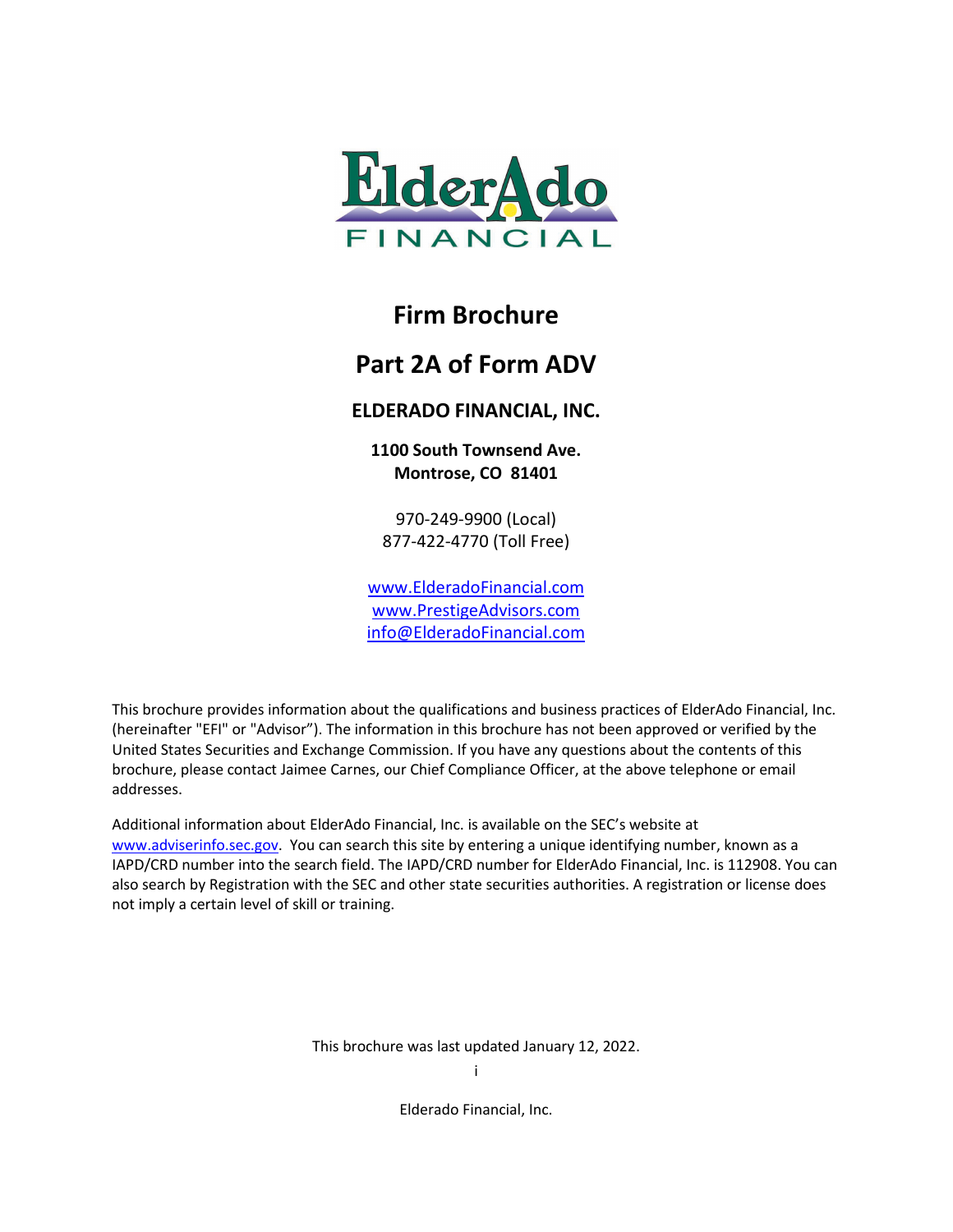# **Item 2 - Material Changes**

## **Annual Update**

This Item will discuss only specific material changes that are made to the Brochure and provide clients with a summary of such changes. We will also reference the date of our last annual update of our brochure. We will offer or deliver information about our qualifications and business practices to clients on at least an annual basis, without charge. Under SEC Rules, we will ensure that you receive a summary of any material changes to this and subsequent Brochures within 120 days of the close of our business' fiscal year. We may provide other ongoing disclosure information about material changes as necessary.

\_\_\_\_\_\_\_\_\_\_\_\_\_\_\_\_\_\_\_\_\_\_\_\_\_\_\_\_\_\_\_\_\_\_\_\_\_\_\_\_\_\_\_\_\_\_\_\_\_\_\_\_\_\_\_\_\_\_\_\_\_\_\_\_\_\_\_\_\_\_\_\_

\_\_\_\_\_\_\_\_\_\_\_\_\_\_\_\_\_\_\_\_\_\_\_\_\_\_\_\_\_\_\_\_\_\_\_\_\_\_\_\_\_\_\_\_\_\_\_\_\_\_\_\_\_\_\_\_\_\_\_\_\_\_\_\_\_\_\_\_\_\_\_\_

### **Material Changes since Last Update**

• No material changes have occurred since last update.

### **Full Brochure Available**

If you would like to receive a copy of our Brochure, free of charge, or have questions about the contents, please contact EFI at Local: 970-249-9900 or Toll Free: 877-422-4770 or by email: info@ElderadoFinancial.com. Our Brochure is also available on our web sites free of charge: [www.ElderadoFinancial.com](http://www.elderadofinancial.com/) an[d www.PrestigeAdvisors.com.](http://www.prestigeadvisors.com/)

Additional information about EFI is also available via the SEC's web site [www.adviserinfo.sec.gov.](http://www.adviserinfo.sec.gov/) The SEC's web site also provides information about any persons affiliated with EFI who are registered, or are required to be registered, as investment advisor representatives of EFI.

Elderado Financial, Inc.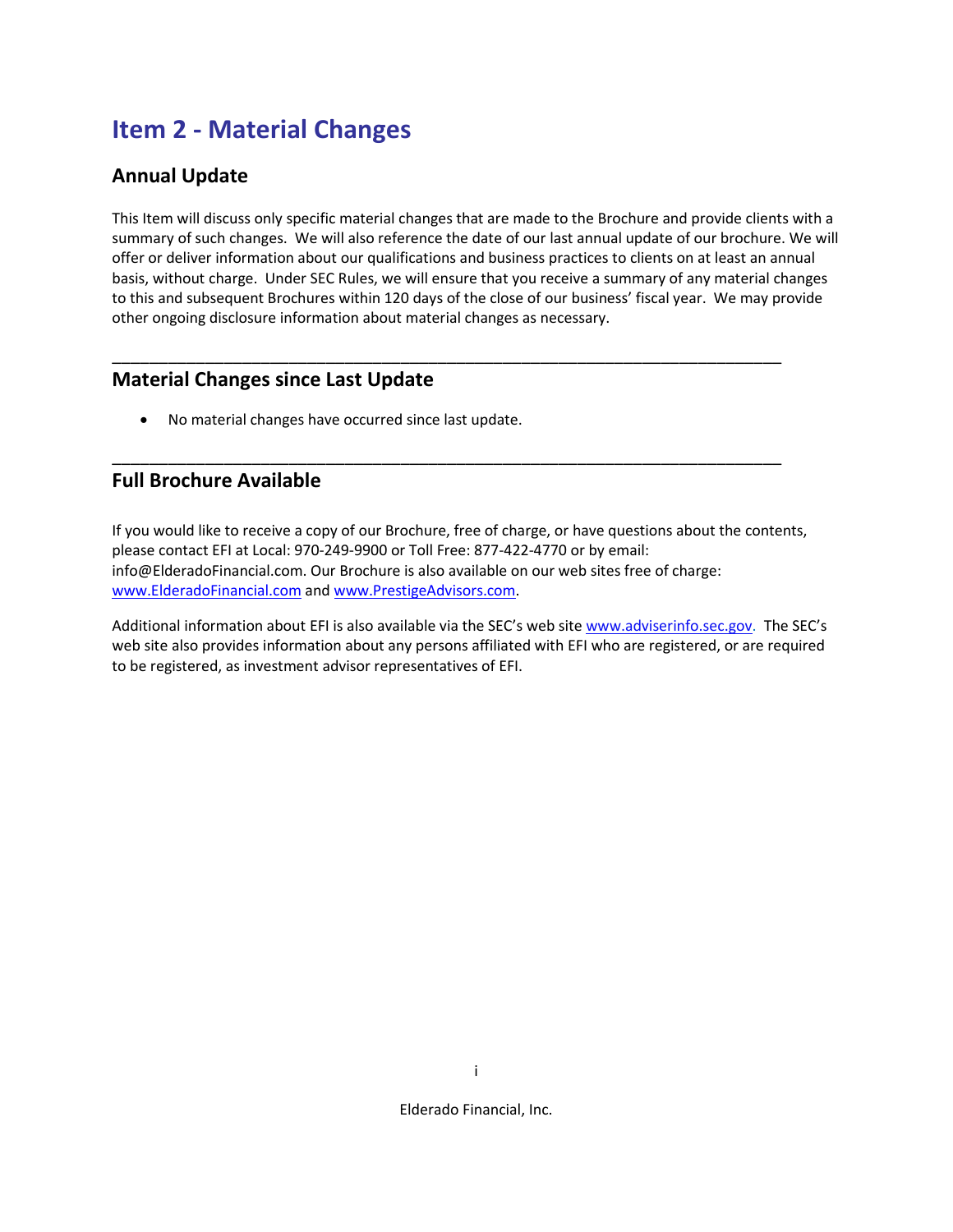# **Item 3-Table of Contents**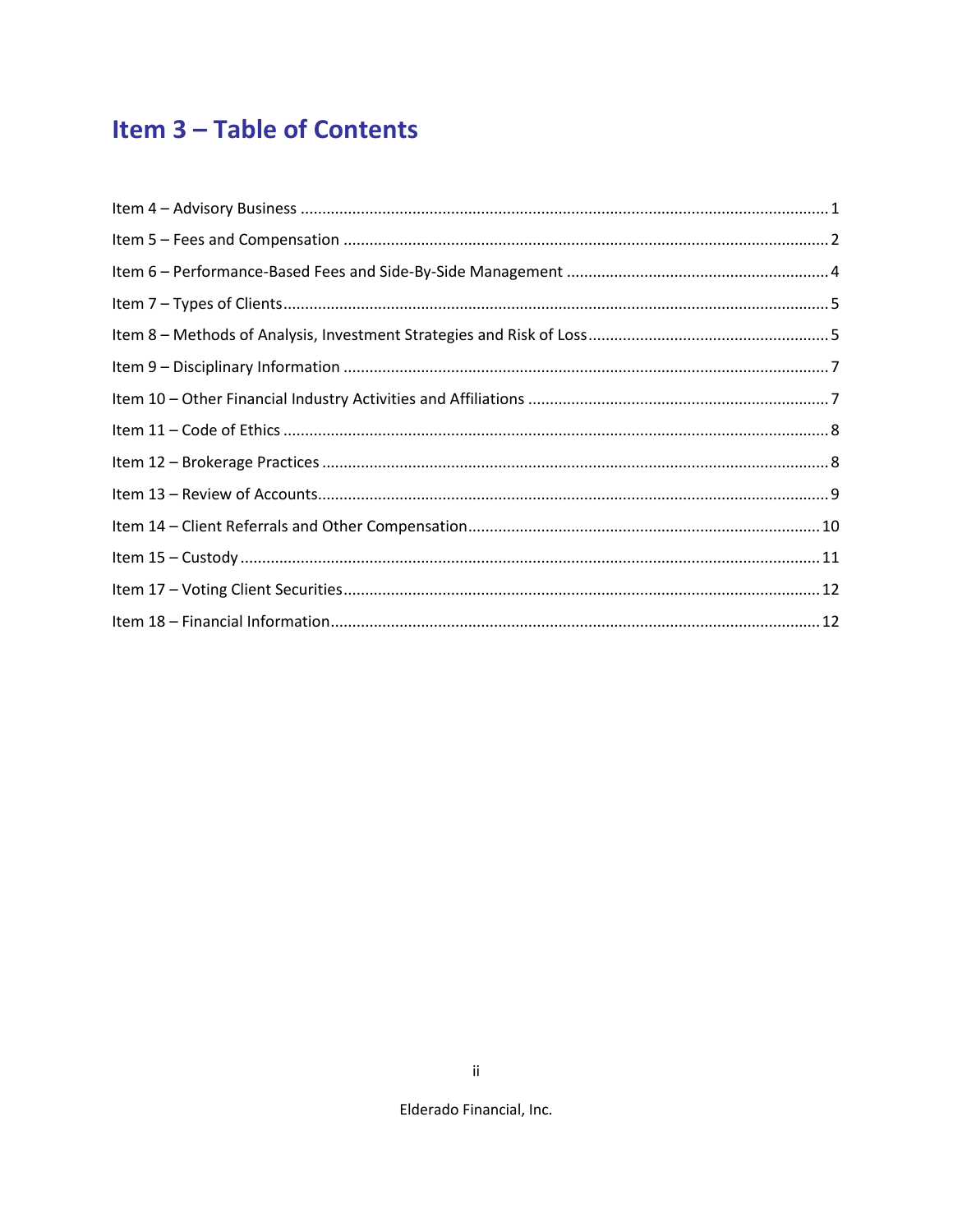# <span id="page-3-0"></span>**Item 4 – Advisory Business**

## **Firm Description**

Elderado Financial Inc. (hereafter referred to as EFI) was founded June 20, 1998. EFI is an investment and asset management advisory firm registered with the SEC.

EFI generally provides financial planning and investment management services to individuals, high net worth individuals, charitable organizations, foundations, endowments, and trusts on a personalized and confidential basis. EFI provides advice to our clients by gathering the relevant client information and consulting with the client. Financial planning and asset management services to the client may include: determination of financial objectives, identification of financial challenges, cash flow management, insurance review, investment management, education funding, retirement planning and other areas of importance to the client. Investment advice and asset management for our clients is provided in respect to the client's overall risk tolerance and goals.

## **Principal Owners**

Jim Elder is the principal owner.

## **Types of Advisory Services**

EFI provides both financial planning and investment management services as described in the Firm Description. Each of EFI programs is described in greater detail in Item 5 ("Fees and Compensation") of this Firm Brochure.

\_\_\_\_\_\_\_\_\_\_\_\_\_\_\_\_\_\_\_\_\_\_\_\_\_\_\_\_\_\_\_\_\_\_\_\_\_\_\_\_\_\_\_\_\_\_\_\_\_\_\_\_\_\_\_\_\_\_\_\_\_

Dependent on the advisory relationship (Agreement) selected by the client, EFI may have discretion over the type of securities bought and sold as well as dollar amounts without first obtaining client's permission for each transaction. Client agrees to this upon their choice of program and their signature on the Agreement.

\_\_\_\_\_\_\_\_\_\_\_\_\_\_\_\_\_\_\_\_\_\_\_\_\_\_\_\_\_\_\_\_\_\_\_\_\_\_\_\_\_\_\_\_\_\_\_\_\_\_\_\_\_\_\_\_\_\_\_\_\_

\_\_\_\_\_\_\_\_\_\_\_\_\_\_\_\_\_\_\_\_\_\_\_\_\_\_\_\_\_\_\_\_\_\_\_\_\_\_\_\_\_\_\_\_\_\_\_\_\_\_\_\_\_\_\_\_\_\_\_\_\_

## **Tailored Relationships**

Both financial planning and asset management services are customized to the needs of the individual client. At no time is the client under any obligation to implement (with EFI or with any other firm) any or all of the suggestions as outlined in the financial plan. Implementation is solely at the client's discretion. *It is the responsibility of the client to notify EFI of any changes to their financial situation or objectives that may impact the focus of the financial plan or their current investments with EFI.*

## **Non-Participation in Wrap Fee Programs**

EFI maintains a policy and practice of not using any wrap fee programs. Wrap-fee program definition: A program that bundles or wraps investment advice, custody and execution services under one contract for a single fee.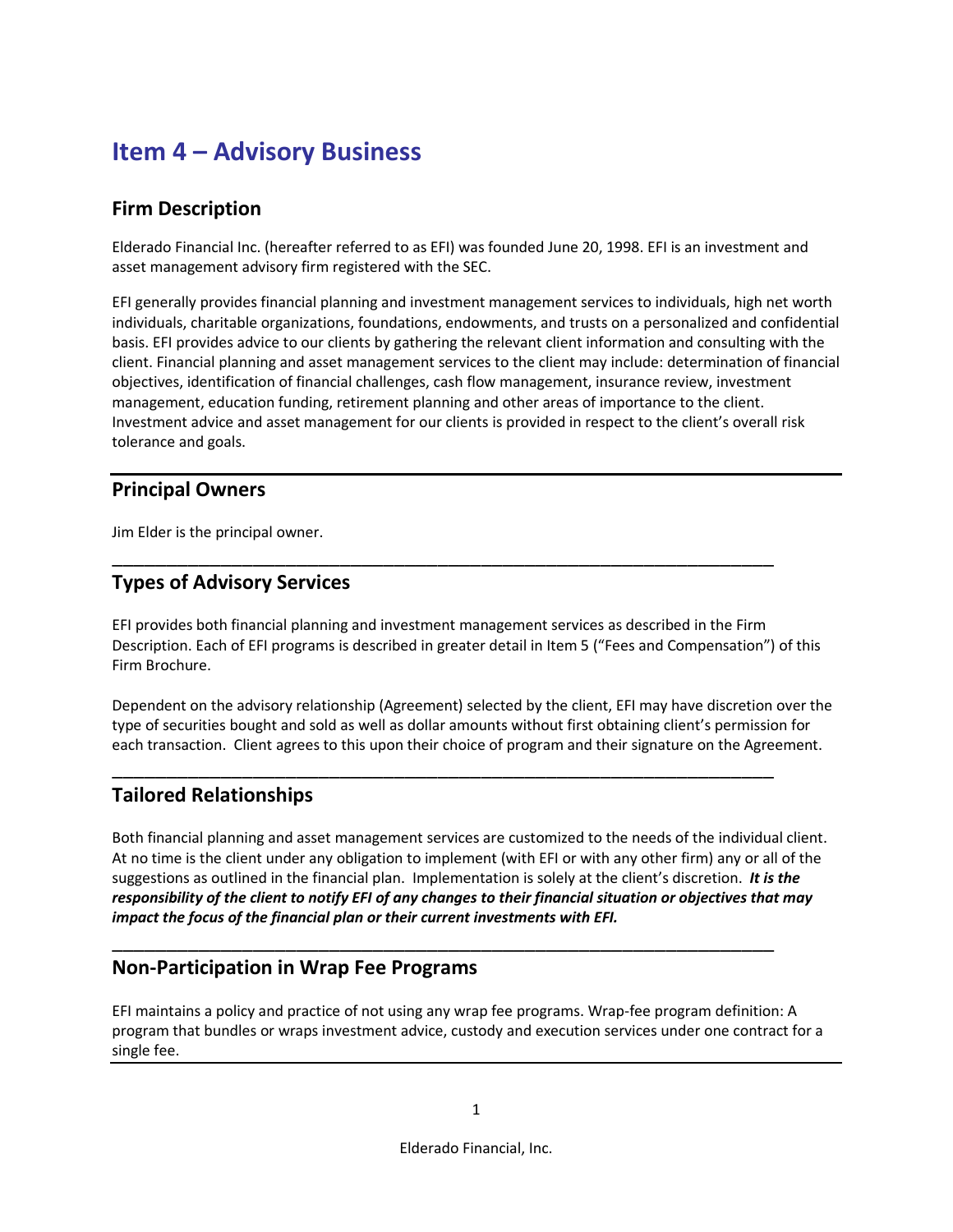## **Amount of Assets under Management**

<span id="page-4-0"></span>Current as of December 31, 2021, EFI manages a total of 825 accounts. The amount of assets under management is approximately \$147,953,170. EFI manages all accounts on a discretionary basis with zero assets managed on a non-discretionary basis.

# **Item 5 – Fees and Compensation**

## **Asset Management and Financial Planning Services**

Elderado Financial, Inc. offers advisory services in the areas of personal and business planning and asset management as indicated in the 3 service options listed below. The specific manner in which fees are charged by EFI is established in a client's written Agreement with EFI and the service option selected.

1) Asset Management Program Agreement: EFI provides investment advisory services and offers financial planning to individuals and company qualified plans payable in arrears each month as a percentage of assets under management. See Asset Management Program Fees below for the fee schedule and further detail. EFI will provide asset management on a discretionary basis, further described in Item 16: Investment Discretion.

2) Financial Planning Retainer Agreement: For planning services on a limited scope of work, clients are billed a retainer, calculated on an annual basis. These services are based on a negotiated rate and are billed quarterly. Services provided may include retirement planning, investment portfolio assessment and risk tolerance assessment, and other general and specialized financial planning topics based on the needs and concerns of the client. EFI advisors can provide investment advice on a discretionary or non-discretionary basis.

3) Financial Planning Agreement: EFI provides comprehensive financial planning services, specific financial planning, or hourly financial consultations. The fee is due upon completion of the agreement. The adviser will collect the pertinent data, conduct personal interviews with the client, and present to the client. Other general and specialized financial planning topics may be included based on the needs and concerns of the client. The fees charged by the adviser are solely for the preparation of the comprehensive financial plan, specific financial plan, or financial consultation, and do not include any commissions that might be generated upon implementation of any securities or insurance recommendations. EFI advisors can provide investment advice on a discretionary or non-discretionary basis.

## **Asset Management Program Fees**

Clients who enter into an agreement with EFI for the Asset Management Program will be provided both asset management and financial planning services. Clients who opt for this program will authorize the deduction of fees directly from their managed accounts, payable in arrears, based upon the asset value on the last day of the previous month as  $1/12$ <sup>th</sup> of client's annual fees. These fees will be debited from client's accounts between the 1<sup>st</sup> and 15<sup>th</sup> of the month following the end of the previous calendar month by the Custodian where the account is held, then forwarded to EFI.

\_\_\_\_\_\_\_\_\_\_\_\_\_\_\_\_\_\_\_\_\_\_\_\_\_\_\_\_\_\_\_\_\_\_\_\_\_\_\_\_\_\_\_\_\_\_\_\_\_\_\_\_\_\_\_\_\_\_\_\_\_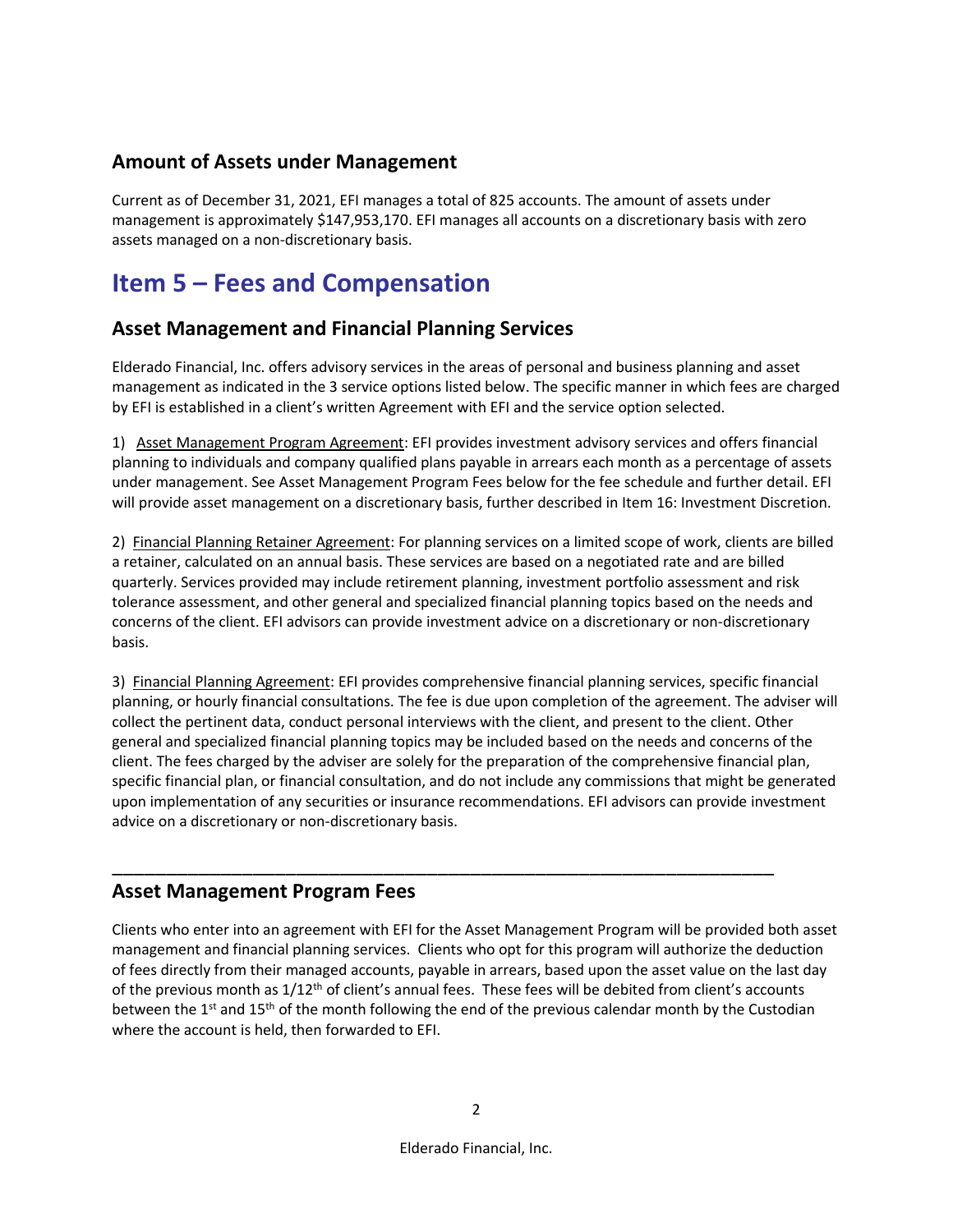#### **Asset Management Program Fee Schedule\*:**

|                                                | \$150,000 to \$499,999 1.00% |  |  |
|------------------------------------------------|------------------------------|--|--|
|                                                |                              |  |  |
|                                                |                              |  |  |
|                                                |                              |  |  |
| *Fees may be negotiated per advisor discretion |                              |  |  |

Clients may incur and are responsible for certain fees, charges and commissions imposed by third-parties for executing transactions and other custodial services for client accounts. Such fees, charges and commissions are separate and distinct from EFI's fee. These fees and expenses will generally be used to pay management fees for the securities, other fund expenses and account administration (e.g., custody, brokerage and account reporting). Mutual funds and exchange traded funds also charge internal management fees, which are disclosed in the fund's prospectus. More details are provided concerning our Custodian in Item 12–Brokerage Practices.

### **Termination of Agreement**

For the Asset Management Program Agreement, Financial Planning Agreement, or the Financial Planning Retainer Agreement, the client or EFI may cancel the Agreement at any time with written notice.

\_\_\_\_\_\_\_\_\_\_\_\_\_\_\_\_\_\_\_\_\_\_\_\_\_\_\_\_\_\_\_\_\_\_\_\_\_\_\_\_\_\_\_\_\_\_\_\_\_\_\_\_\_\_\_\_\_\_\_\_\_

Termination of the Asset Management Program Agreement: Clients are billed after services are rendered so refunds of prepaid services are not applicable. The client will be responsible for any fees or charges incurred by client from third parties as a result of maintaining managed accounts or for any securities transactions executed. Managed accounts terminated during a calendar month may be charged a prorated fee.

Termination of the Financial Planning Retainer Agreement: If the client or EFI cancels the Agreement after EFI has begun the services requested, the client will be charged for the services completed, then refunded a prorata portion of the amount already paid.

Termination of the Financial Planning Agreement: The advisor or client may terminate the agreement within three (3) days of the date of acceptance without penalty to the client. Afterwards, the client will incur a pro rata charge for bona fide advisory services actually rendered prior to the termination. After the five-day period, either party may terminate the agreement by providing written notice to the other party. Upon termination, any prepaid fees will be pro-rated to the date of termination and any *unearned* portion will be refunded.

\_\_\_\_\_\_\_\_\_\_\_\_\_\_\_\_\_\_\_\_\_\_\_\_\_\_\_\_\_\_\_\_\_\_\_\_\_\_\_\_\_\_\_\_\_\_\_\_\_\_\_\_\_\_\_\_\_\_\_\_\_

## **Conflicts of Interest**

EFI provides financial planning and advisory services to multiple clients resulting in our client relationships being non-exclusive. We strive to avoid circumstances where one client's interest may conflict with another client.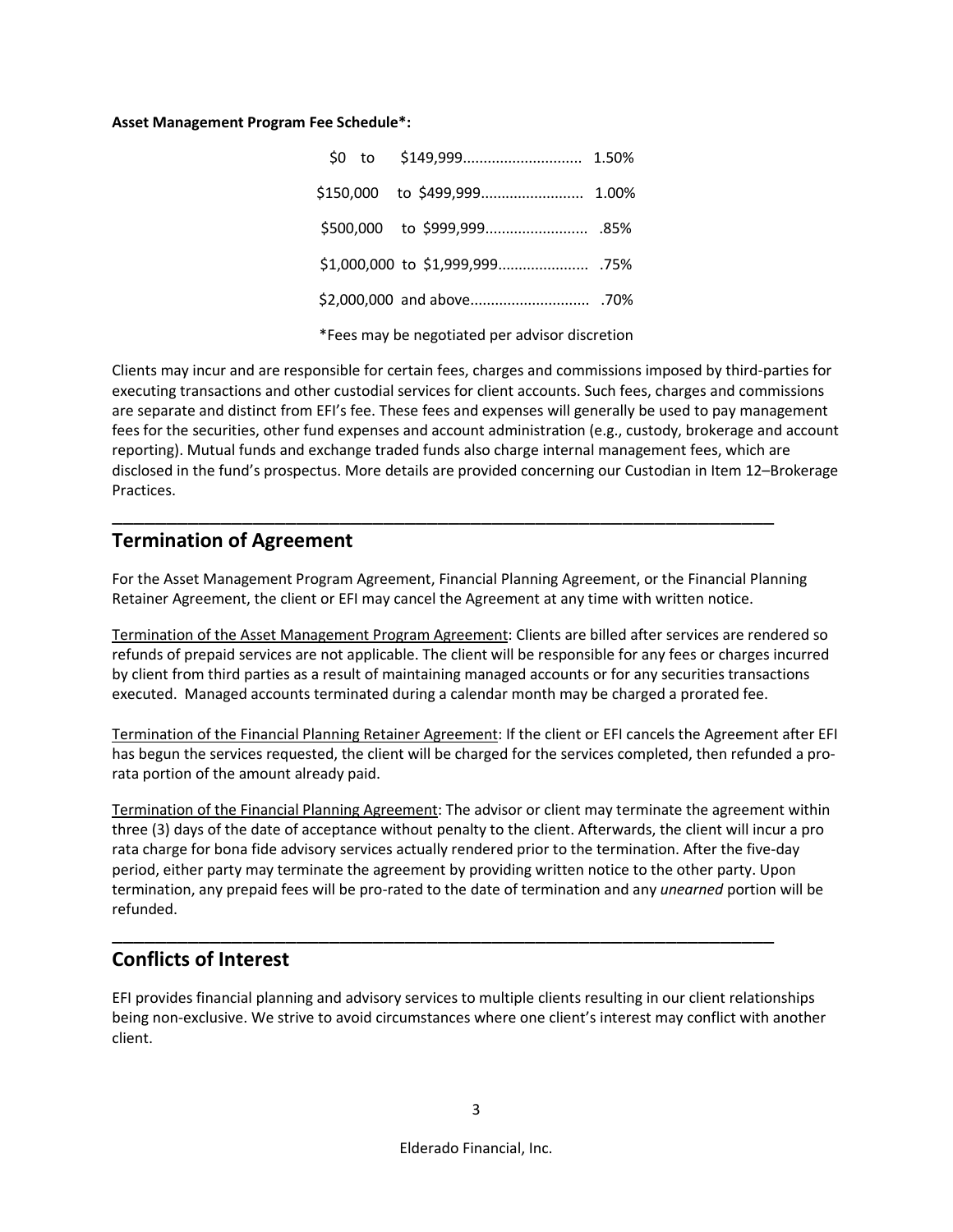EFI and our advisors are not dually registered or affiliated with a broker/dealer and do not accept or receive compensation on the sale of securities products, mutual funds, or annuities. Item 12 describes the factors that EFI considers in selecting or recommending broker-dealers for client transactions and determining the reasonableness of their compensation (*e.g.*, commissions).

With approval from the client, EFI advisors may work with other professionals such as attorneys, accountants and insurance agents who EFI feels will be suitable for the unique needs of the client. In the event a conflict of interest occurs while EFI is working with another professional concerning the client, the issue will be disclosed to the client and action taken as needed to resolve the conflict. EFI maintains the policy that no referral commissions are paid to other professionals when clients are referred to their services.

Additional Fees and Expenses: In addition to our advisory fees, clients are also responsible for the fees and expenses charged by custodians and imposed by broker dealers, including, but not limited to, any transaction charges imposed by a broker dealer with which an independent investment manager effects transactions for the client's account(s). Please refer to the "Brokerage Practices" section (Item 12) of this Form ADV for additional information.

ERISA Accounts: FIRM is deemed to be a fiduciary to advisory clients that are employee benefit plans or individual retirement accounts (IRAs) pursuant to the Employee Retirement Income and Securities Act ("ERISA"), and regulations under the Internal Revenue Code of 1986 (the "Code"), respectively. As such, our firm is subject to specific duties and obligations under ERISA and the Internal Revenue Code that include among other things, restrictions concerning certain forms of compensation. To avoid engaging in prohibited transactions, FIRM may only charge fees for investment advice about products for which our firm and/or our related persons do not receive any commissions or 12b-1 fees, or conversely, investment advice about products for which our firm and/or our related persons receive commissions or 12b-1 fees, however, only when such fees are used to offset FIRM's advisory fees.

Advisory Fees in General: Clients should note that similar advisory services may (or may not) be available from other registered (or unregistered) investment advisers for similar or lower fees.

Limited Prepayment of Fees: Under no circumstances do we require or solicit payment of fees in excess of \$1,200 more than six months in advance of services rendered.

# <span id="page-6-0"></span>**Item 6 – Performance-Based Fees and Side-By-Side Management**

This section is not applicable as EFI does not charge any performance-based fees (fees based on a share of capital gains on or capital appreciation of the assets of a client).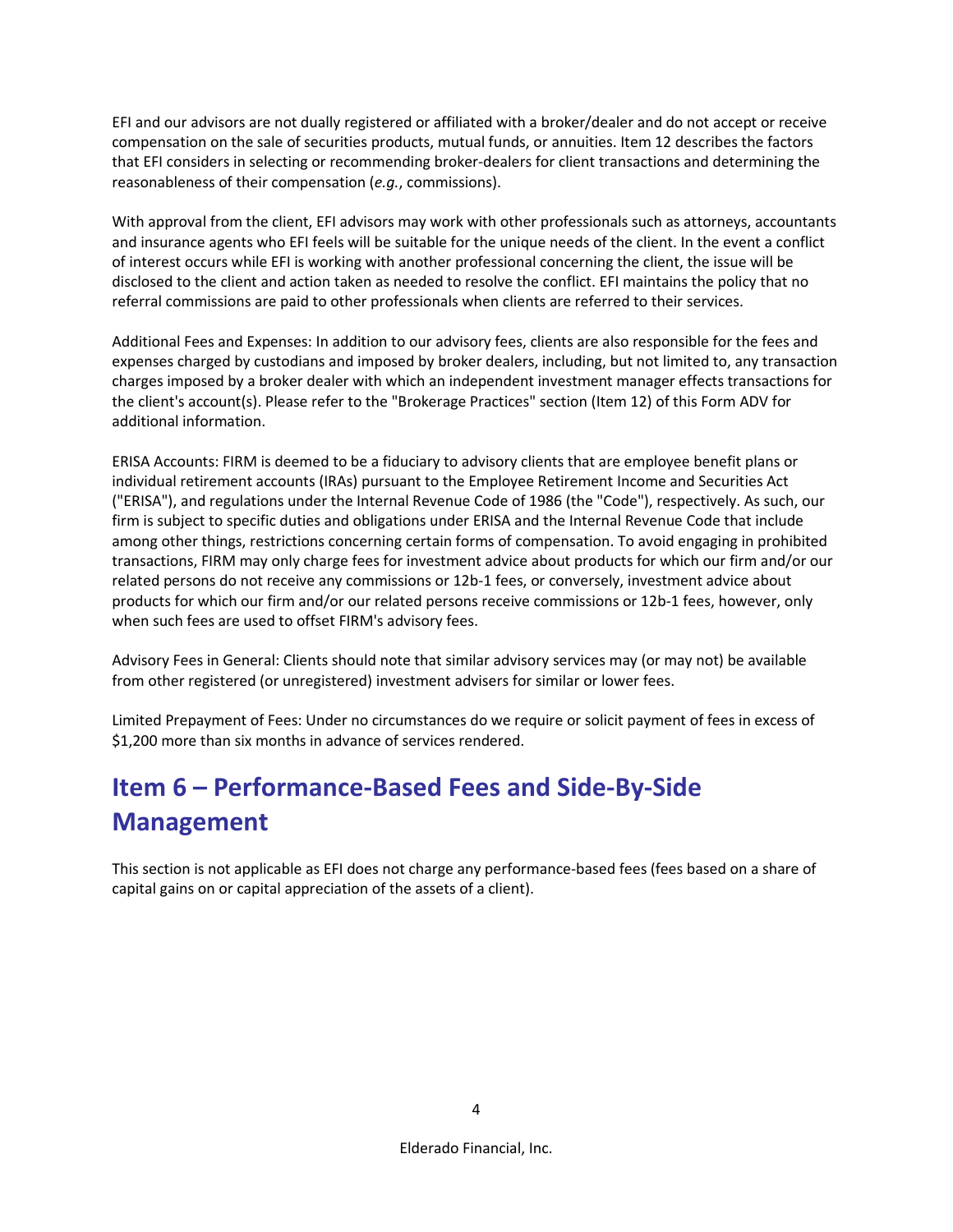# <span id="page-7-0"></span>**Item 7 – Types of Clients**

EFI generally provides financial planning and investment management services to individuals, high net worth individuals, charitable organizations, foundations, endowments and trusts. Clients vary in scope and length of service.

\_\_\_\_\_\_\_\_\_\_\_\_\_\_\_\_\_\_\_\_\_\_\_\_\_\_\_\_\_\_\_\_\_\_\_\_\_\_\_\_\_\_\_\_\_\_\_\_\_\_\_\_\_\_\_\_\_\_\_\_\_

## **Account Minimums**

For clients who have signed the Asset Management Program Agreement, the minimum household account size will generally be \$100,000. This may vary and will be negotiable at the sole discretion of EFI. Accounts of less than \$100,000 may be set up when the client and the EFI advisor anticipate the client will add additional funds to the accounts bringing the total to \$100,000 within a reasonable time.

For clients who have signed the Financial Planning Retainer Agreement or Financial Planning Agreement, there will be no minimum account size requirement as client's assets will not be actively managed.

# <span id="page-7-1"></span>**Item 8 – Methods of Analysis, Investment Strategies and Risk of Loss**

## **Methods of Analysis**

EFI primarily uses analysis tools such as Morningstar Office® mutual fund information and tools, Morningstar Office® stock, bond and ETF information, TD Ameritrade's advisor services, and various financial websites. EFI may also use methods to analyze securities that include financial newspapers and magazines, research materials prepared by others, corporate rating services, annual reports and prospectuses.

## **Investment Strategies**

In order for EFI to conduct financial planning and investment management, the client will be required to furnish certain records and documents to the EFI advisor for review. These documents may include tax returns, current financial specifics including W2s or 1099s, information on current retirement plans and insurance provided by employer, mortgage information, insurance policies, statements reflecting current investments in client's retirement and non-retirement accounts, copies of wills or trusts, and other documents that may be deemed pertinent at the Advisor's request.

\_\_\_\_\_\_\_\_\_\_\_\_\_\_\_\_\_\_\_\_\_\_\_\_\_\_\_\_\_\_\_\_\_\_\_\_\_\_\_\_\_\_\_\_\_\_\_\_\_\_\_\_\_\_\_\_\_\_\_\_\_

Upon receipt of these documents, EFI will review the client's current financial situation and make recommendations based on client's current situation, expectations, investment objectives and investment time horizon. The client's risk tolerance (or ability to live comfortably with risk in association with investments) will also be taken into account. A plan will then be presented to client along with an outline of suggestions to improve the client's current financial situation as well as suggested steps to help client reach their investment goals.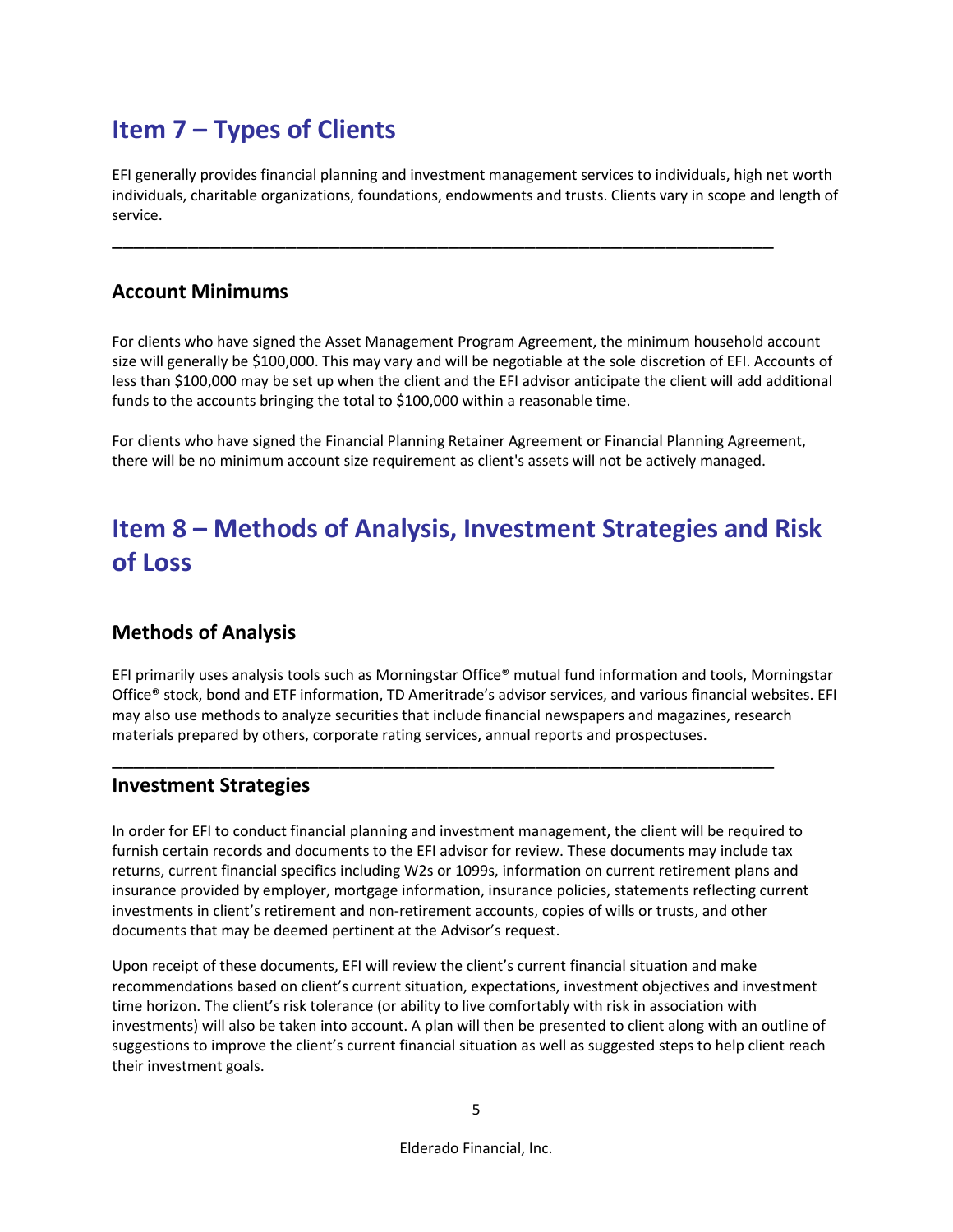The financial plan chosen by the client may be "comprehensive" or "modular" in structure. A comprehensive plan will focus on all areas listed that are pertinent to the client. A modular plan will focus on areas of particular interest such as retirement or philanthropic planning. Other areas of concern to the client may be reviewed by the EFI advisor or outsourced to other experts for their review (only with prior approval of the client). The financial plan may include specific financial and investment strategies as well as specific recommendations.

In all matters, EFI's planning services are analytical and advisory only, and do not include legal or other professional services. Upon request and with client's permission, the EFI Advisor will work with client's legal, accounting, insurance or other professional advisors to ensure the coordination of all aspects of the financial planning process.

The Advisor provides planning services based on the information that the client provides. In order for the Advisor to provide suitable advice for the client's situation, it is the responsibility of the client to notify EFI of any changes to their financial situation or objectives that may impact the focus of the financial plan or their current investments with EFI. EFI and its Advisors will not be held responsible for a lack of planning if the client does not share information that is pertinent to their financial circumstances.

\_\_\_\_\_\_\_\_\_\_\_\_\_\_\_\_\_\_\_\_\_\_\_\_\_\_\_\_\_\_\_\_\_\_\_\_\_\_\_\_\_\_\_\_\_\_\_\_\_\_\_\_\_\_\_\_\_\_\_\_\_

## **Risk of Loss**

Interest Rate Risk: The balanced and income focused mutual funds and bonds recommended by EFI carry interest rate risk. Stocks purchased by EFI individually, or in equity focused or balanced mutual funds may also be affected by this type of risk as the cost of capital increases.

Market Risk: The stocks, bonds, mutual funds and ETF investments purchased within client accounts by EFI are publicly traded and may increase or decrease in value based on variance in world markets.

Inflation Risk: All investments of EFI clients are denominated in U.S. Dollars and are subject to Inflation risk. Fixed income assets such as bonds and fixed income funds tend to be more susceptible to this type of risk but in times of high inflation and poor market performance, equity-based assets are not insulated from the risk of inflation.

Currency Risk: EFI recommends international investments in stocks and bonds that are both hedged and unhedged against currency risk. Risk of loss is assumed as currencies fluctuate.

Reinvestment Risk: EFI invests in assets that pay interest and dividends and in bonds that can reach maturity or be called early resulting in a cash position. There is a risk that EFI clients may obtain these cash holdings at a date that is less favorable than the initial investment date.

Business Risk: EFI clients assume this business risk when equity or debt of these businesses is purchased in client accounts through individual holdings or through funds.

Liquidity risk: EFI generally avoids investments with high liquidity risk over long periods of time. EFI focuses on publicly traded investments that allow trading on a daily basis. In rare cases, based on a client's needs, an asset may be held that has a higher degree of liquidity risk such as an individual bond or ownership in an individual equity or REIT that is not publicly traded.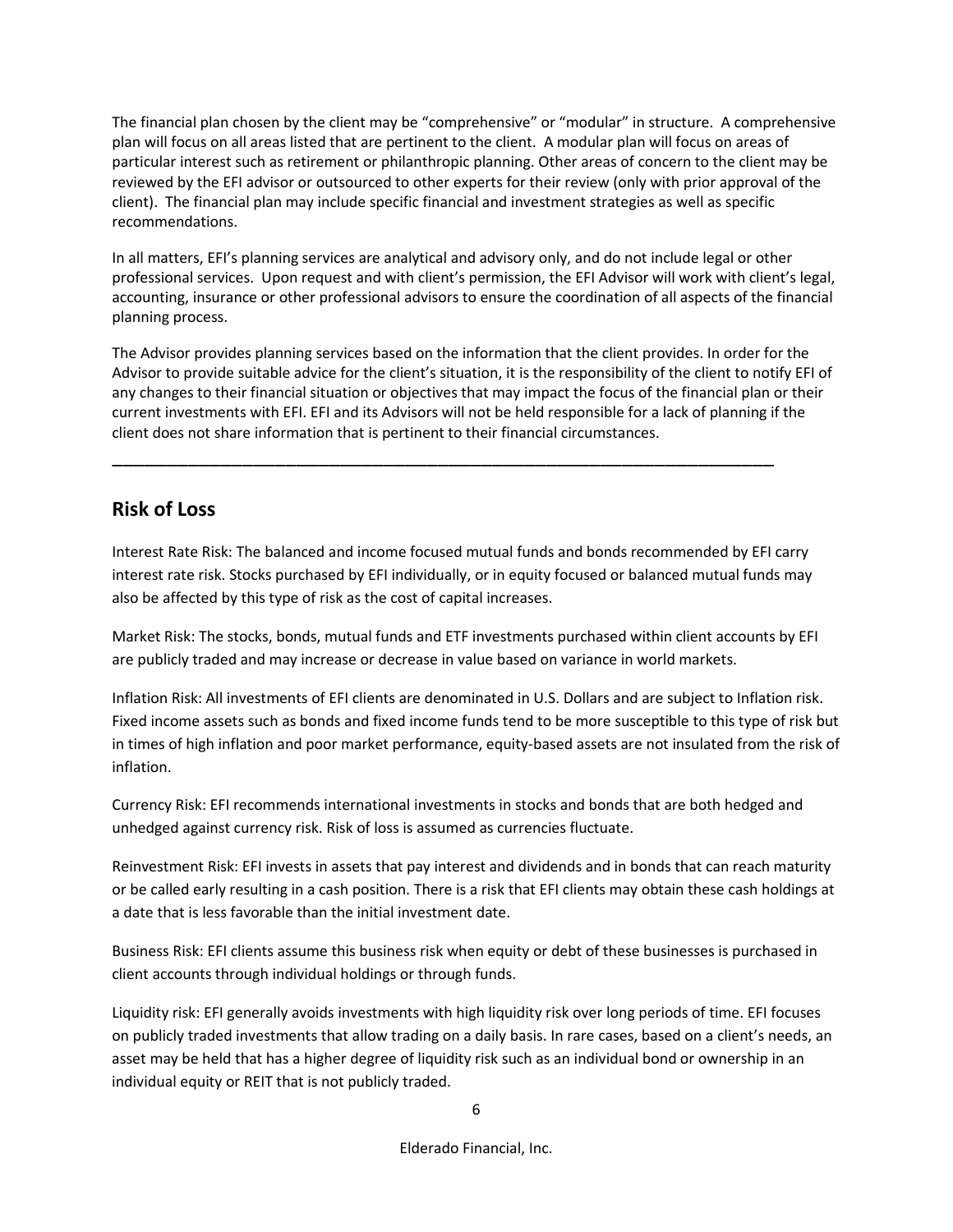Financial Risk: The stocks and bonds owned individually or within mutual funds and exchange traded funds within the accounts of EFI clients are subject to this risk. A company or government has the ability to change its financial situation while owned within a client's account leading to financial risk.

Small Company Risk: EFI purchases investments in debt and equity of small companies on an individual basis and through managed funds. Investors in these assets assume small company risk.

Government Risk: Securities may be impacted by prospective changes in legislation and policies within different government entities. Corruption in governments can also negatively affect investments. Increasing tax rates, fiscal policy and other factors across governments poses risk to an investor. EFI invests within the United States and abroad. Seeking return within stocks, bonds, real estate investments, and funds under the authority of these governments assumes government risk within client accounts.

# <span id="page-9-0"></span>**Item 9 – Disciplinary Information**

Registered investment advisors are required to disclose all material facts regarding any legal or disciplinary events that would be material to the evaluation of EFI or the integrity of the firm's management.

EFI and its' employees have NOT been involved in any legal or disciplinary events concerning past or present investment clients.

## <span id="page-9-1"></span>**Item 10 – Other Financial Industry Activities and Affiliations**

## **Financial Industry Activities**

EFI is not registered and does not have an application pending as a broker-dealer, municipal securities dealer or government securities dealer, future commissions merchant, commodity pool operator, a commodity trading advisor or an associated person of the foregoing entities.

\_\_\_\_\_\_\_\_\_\_\_\_\_\_\_\_\_\_\_\_\_\_\_\_\_\_\_\_\_\_\_\_\_\_\_\_\_\_\_\_\_\_\_\_\_\_\_\_\_\_\_\_\_\_\_\_\_\_\_\_\_

## **Affiliations**

EFI has no affiliations that are material to its advisory or its clients with a related person who is a brokerdealer, investment company, other investment advisor, financial planning firm, commodity pool operator, commodity trading advisor or futures commission merchant, banking or thrift institution, accounting firm, law firm, insurance company or agency, pension consultant, real estate broker or dealer, or an entity that creates or packages limited partnerships. EFI also does not have any affiliation with product sales firms.

EFI, in its fiduciary duty to its clients, will always act in the best interests of its clients. Although EFI Advisors may recommend or select other financial professionals for our clients, EFI does not receive any direct or indirect compensation. Clients are not obligated to implement any recommendation provided by the Advisor.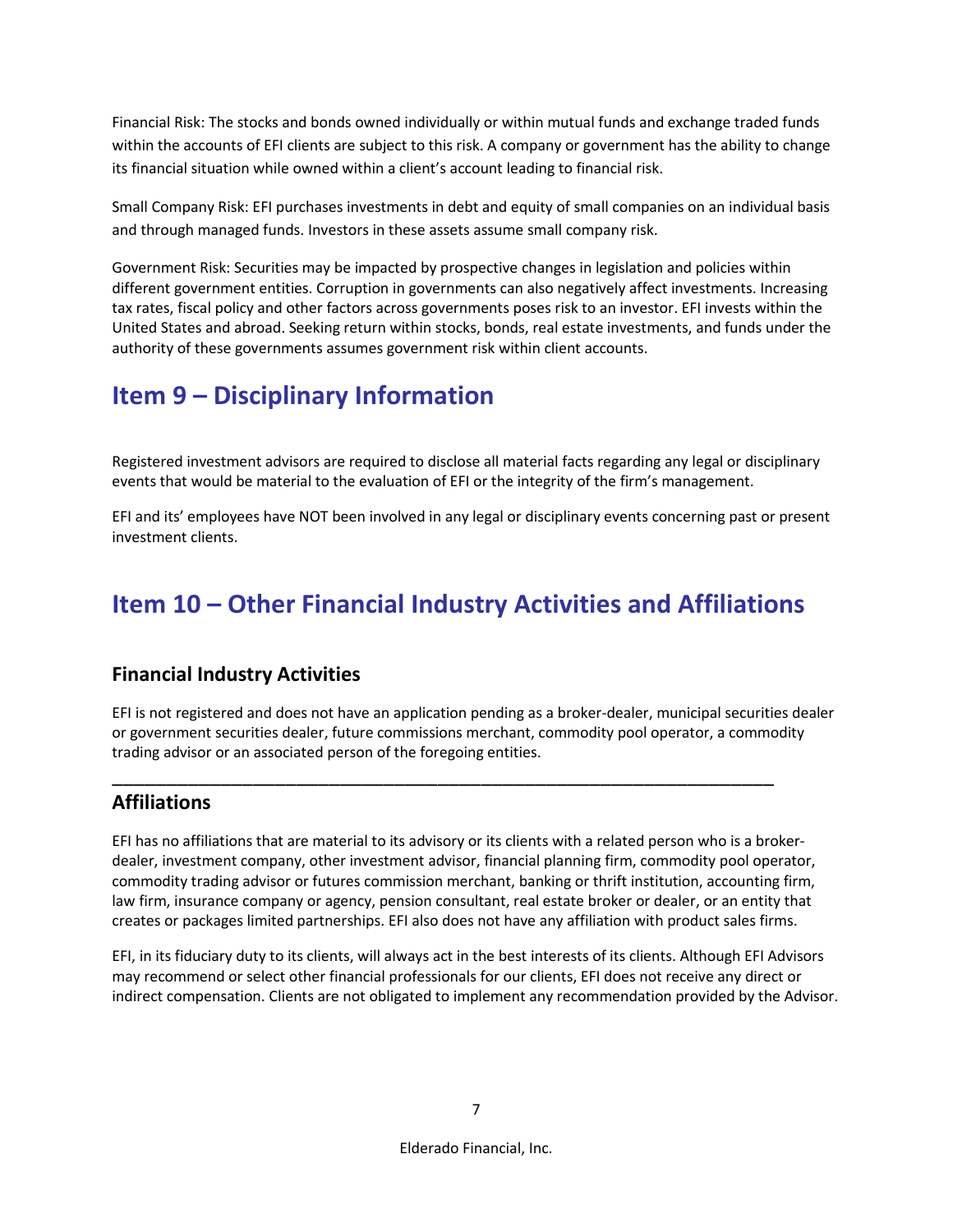## <span id="page-10-0"></span>**Item 11 – Code of Ethics**

EFI has adopted a Code of Ethics in compliance with SEC Rule 204A-1 and similar statutes or rules. We will provide a copy of our Code of Ethics to any client or prospective client upon request. Our Code of Ethics describes our high standard of business conduct and our fiduciary duty to our clients. The employees at EFI are committed to act in the best interests of the client and with integrity and complete objectivity with respect to our advisory services and recommendations made to the client.

The Code of Ethics includes provisions relating to the confidentiality of client information, a prohibition on insider trading, a prohibition of rumor mongering, restrictions on the acceptance of significant gifts and the reporting of certain gifts and business entertainment items, and personal securities trading procedures, among other things. All supervised persons at EFI must acknowledge the terms of the Code of Ethics annually, or as amended.

## **Participation or Interest in Client Transactions and Personal Trading**

\_\_\_\_\_\_\_\_\_\_\_\_\_\_\_\_\_\_\_\_\_\_\_\_\_\_\_\_\_\_\_\_\_\_\_\_\_\_\_\_\_\_\_\_\_\_\_\_\_\_\_\_\_\_\_\_\_\_\_\_\_

EFI and its related persons maintain a policy to not recommend to clients or buy or sell securities for client accounts for which EFI or its related persons has a material financial interest.

At times, EFI's employees may buy or sell the same securities or select different securities for their personal accounts as those recommended to clients. To avoid a potential conflict of interest, EFI maintains a strict policy that employees of EFI must work to avoid all activities, investment decisions and relationships that are contrary to the best interests of clients. EFI complies fully with The Insider Trading and Securities Fraud Enforcement Act of 1988 and requires employees to document and receive approval from our Chief Compliance Officer for all personal securities transactions. Our Code of Ethics states that the officers, directors, and employees of EFI (related persons) have a fiduciary duty to place the interests of the clients ahead of their own interests and that they must avoid activities, interests and relationships that may interfere with making decisions in the best interests of clients.

## <span id="page-10-1"></span>**Item 12 – Brokerage Practices**

## **Recommendation of Custodian(s)**

EFI does not hold custody of client assets and has discretion to determine the broker/custodian through which securities are to be bought and sold. EFI currently uses TD Ameritrade Institutional to custody client assets. EFI selects the specific Custodian by evaluating the quality and cost of services including the Custodian's reliability, integrity, on-going service and financial responsibility. EFI reviews regularly the quality and cost of Custodian services and evaluates the Custodian's commitment to achieving best execution for our client's trades. Advisor routinely recommending and/or requiring that clients use a specified broker-dealer may result in Advisor being unable to achieve the most favorable execution of client transactions, and that practice may cost clients more money.

Clients who are in the Asset Management Program will authorize EFI to direct trades to this Custodian as agreed in the Asset Management Program Client Agreement. The Custodian for client's accounts delivers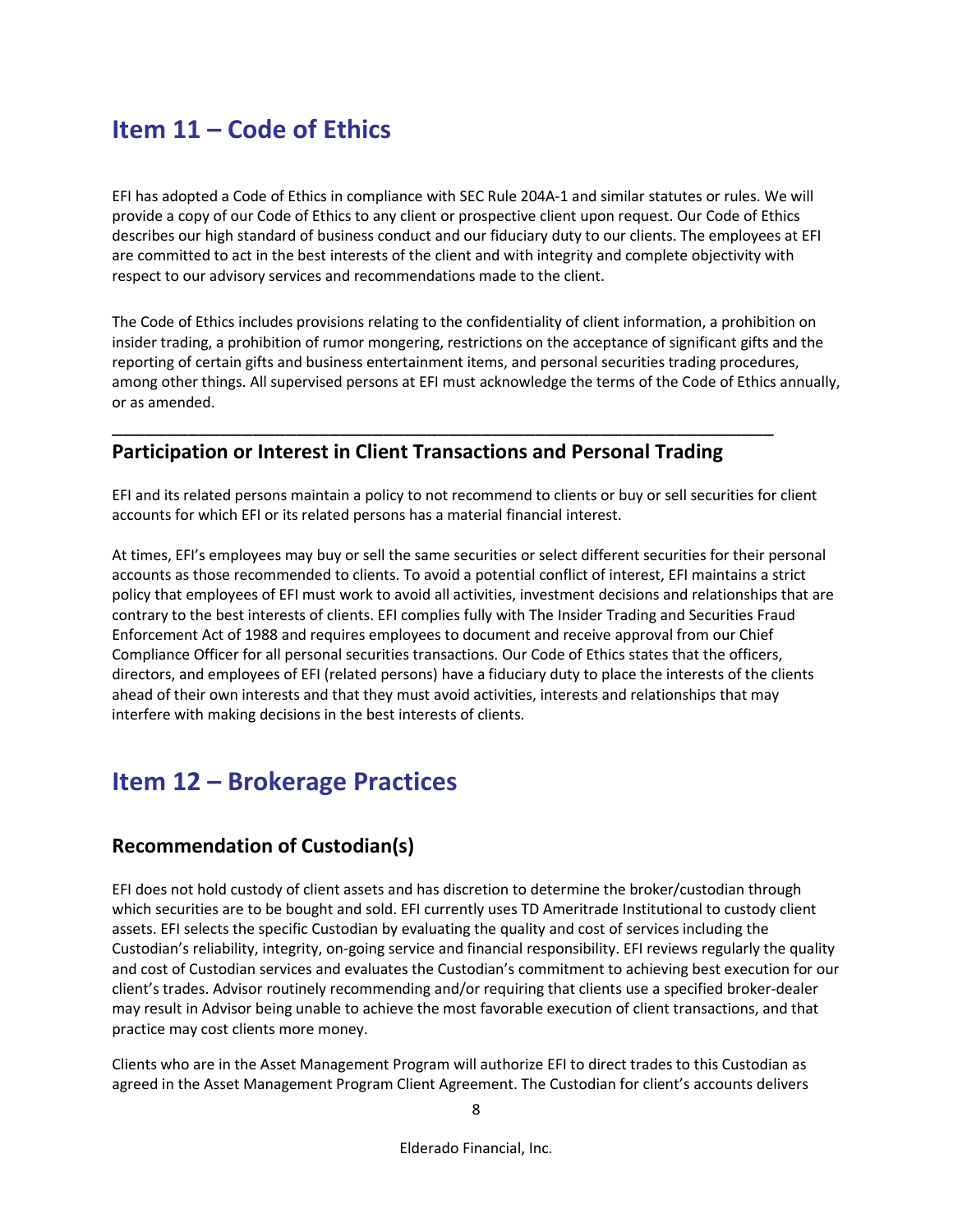statements to clients at least once monthly listing all transactions and fees charged directly to the client's account. These fees should be reviewed by the client, as it is not the Custodian's duty to do so. EFI may review performance reports with the clients during a telephone or face-to-face meeting if the client has questions.

Clients who are receiving financial planning services and who are not in the Asset Management Program at EFI are not obligated to use the recommended Custodian and will not incur any extra fee or cost associated with using a broker not recommended by EFI.

\_\_\_\_\_\_\_\_\_\_\_\_\_\_\_\_\_\_\_\_\_\_\_\_\_\_\_\_\_\_\_\_\_\_\_\_\_\_\_\_\_\_\_\_\_\_\_\_\_\_\_\_\_\_\_\_\_\_\_\_\_

## **Research and Other Soft Dollar Benefits**

Soft dollars are revenue programs offered by broker-dealers whereby an advisor enters into an agreement to place security trades with the broker in exchange for research and other services. EFI participates in the institutional advisor program (the "Program") offered by TD Ameritrade Institutional. TD Ameritrade Institutional is a division of TD Ameritrade Inc., member FINRA/SIPC/NFA ("TD Ameritrade "), an unaffiliated SEC-registered broker-dealer and FINRA member. TD Ameritrade offers to independent investment advisors services which include custody of securities, trade execution, clearance and settlement of transactions. EFI receives some benefits from TD Ameritrade through its participation in the Program. (Please see the disclosure under Item 14 below.)

EFI does not receive fees or commissions from any of the Custodian advisor programs.

## **Order Aggregation**

Clients who are in the Asset Management Program will authorize orders to be executed by our Custodian, and may be aggregated to achieve best execution. As most trades are mutual funds or exchange-traded funds, trade aggregation does not provide any client benefit.

\_\_\_\_\_\_\_\_\_\_\_\_\_\_\_\_\_\_\_\_\_\_\_\_\_\_\_\_\_\_\_\_\_\_\_\_\_\_\_\_\_\_\_\_\_\_\_\_\_\_\_\_\_\_\_\_\_\_\_\_\_

## <span id="page-11-0"></span>**Item 13 – Review of Accounts**

### **Periodic Reviews**

For clients enrolled in the Asset Management Program, Quarterly Portfolio Reviews are completed by advisors of EFI to monitor the values in any asset class and whether they have drifted beyond their target minimums or maximums. EFI advisors consider the client's current investment holdings and analyze the probability that the performance of each security will contribute to the investment objectives of the client. Various factors are considered on whether or not asset classes need to be rebalanced such as protecting against short-term capital gains, deferring long-term capital gains realization, minimization of transaction costs, or the advisor's judgment that an asset class may be undervalued or overvalued relative to historic norms. The EFI advisor will notify clients in the event that rebalancing actions are recommended. EFI also completes a daily reconciliation of accounts from data received from the Custodian.

\_\_\_\_\_\_\_\_\_\_\_\_\_\_\_\_\_\_\_\_\_\_\_\_\_\_\_\_\_\_\_\_\_\_\_\_\_\_\_\_\_\_\_\_\_\_\_\_\_\_\_\_\_\_\_\_\_\_\_\_\_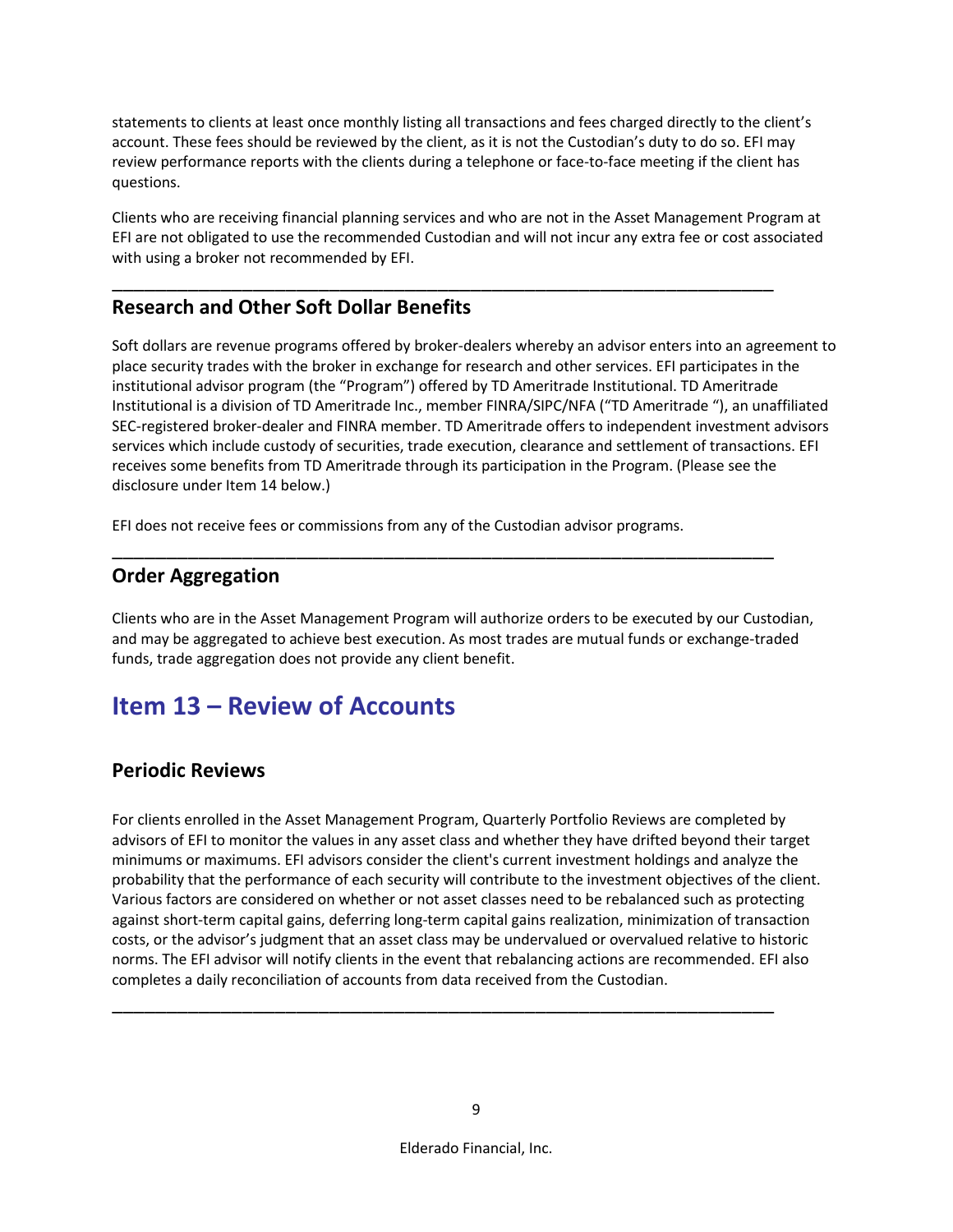## **Review Triggers**

Reviews may be scheduled when there are changes in tax laws or changes in a client's situation and investment goals. Additional portfolio reviews and financial plan reviews are undertaken upon request by the client, such as when special cash needs arise or when additional cash or securities are added to the investment portfolio. EFI may also recommend investment changes as a result of consultation with a CPA or attorney.

### **Review Reports**

EFI clients receive periodic communications and quarterly reports. The reports include a portfolio performance summary. EFI communications may be delivered electronically either through a secure web portal or by regular mail. Clients also receive monthly statements from the Custodian either electronically through a secure web portal or by regular mail.

\_\_\_\_\_\_\_\_\_\_\_\_\_\_\_\_\_\_\_\_\_\_\_\_\_\_\_\_\_\_\_\_\_\_\_\_\_\_\_\_\_\_\_\_\_\_\_\_\_\_\_\_\_\_\_\_\_\_\_\_

## <span id="page-12-0"></span>**Item 14 – Client Referrals and Other Compensation**

### **Incoming Referrals**

EFI typically receives referrals from current clients, accountants, attorneys and other similar sources. EFI does NOT compensate referring clients or professionals.

\_\_\_\_\_\_\_\_\_\_\_\_\_\_\_\_\_\_\_\_\_\_\_\_\_\_\_\_\_\_\_\_\_\_\_\_\_\_\_\_\_\_\_\_\_\_\_\_\_\_\_\_\_\_\_\_\_\_\_\_\_

\_\_\_\_\_\_\_\_\_\_\_\_\_\_\_\_\_\_\_\_\_\_\_\_\_\_\_\_\_\_\_\_\_\_\_\_\_\_\_\_\_\_\_\_\_\_\_\_\_\_\_\_\_\_\_\_\_\_\_\_\_

### **Referrals Out**

EFI does not receive referral fees or any other form of compensation from other professionals when clients and non-clients are referred by EFI.

### **Other Compensation**

As disclosed under Item 12 above, EFI participates in TD Ameritrade's institutional customer program and EFI may recommend TD Ameritrade to clients for custody and brokerage services. There is no direct link between EFI's participation in the program and the investment advice it gives to its clients, although EFI receives economic benefits through its participation in the program that are typically not available to TD Ameritrade retail investors.

These benefits include the following products and services (provided without cost or at a discount): receipt of duplicate client statements and confirmations; research related products and tools; consulting services; access to a trading desk serving EFI participants; access to block trading (which provides the ability to aggregate securities transactions for execution and then allocate the appropriate shares to client accounts); the ability to have advisory fees deducted directly from client accounts; access to an electronic communications network for client order entry and account information; access to mutual funds with no transaction fees and to certain institutional money managers; and discounts on compliance, marketing, research, technology, and practice management products or services provided to EFI by third party vendors. TD Ameritrade may also have paid for business consulting and professional services received by EFI's related persons. Some of the products and services made available by TD Ameritrade through the program may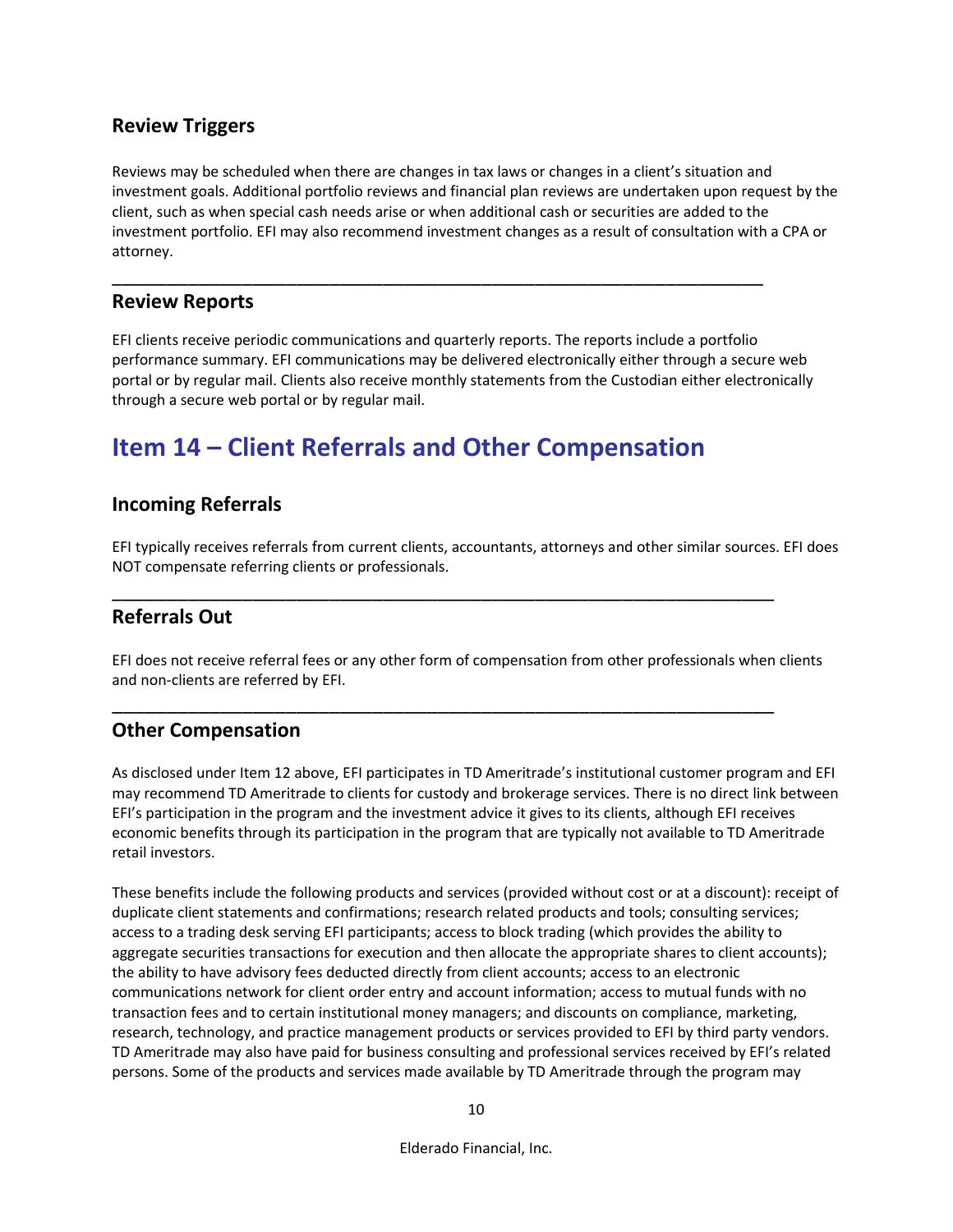benefit EFI but may not benefit its client accounts. These products or services may assist EFI in managing and administering client accounts, including accounts not maintained at TD Ameritrade. Other services made available by TD Ameritrade are intended to help EFI manage and further develop its business enterprise. The benefits received by EFI or its personnel through participation in the program do not depend on the amount of brokerage transactions directed to TD Ameritrade. As part of its fiduciary duties to clients, EFI endeavors at all times to put the interests of its clients first. Clients should be aware, however, that the receipt of economic benefits by EFI or its related persons in and of itself creates a potential conflict of interest and may indirectly influence the EFI's choice of TD Ameritrade for custody and brokerage services.

EFI may receive coaching services referrals from TD Ameritrade through its participation in TD Ameritrade Institutional Coaching Program. In addition to meeting the minimum eligibility criteria for participation in the TD Ameritrade Institutional Coaching Program, EFI may have been selected to participate in the TD Ameritrade Institutional Coaching Program based on the amount and potential profitability to TD Ameritrade of the assets in, and trades placed for, client accounts maintained with TD Ameritrade. TD Ameritrade is a discount broker-dealer independent of and unaffiliated with EFI and there is no employee or agency relationship between them. TD Ameritrade has established the TD Ameritrade Institutional Coaching Program as a means of assisting independent unaffiliated advisors to grow and maintain their respective investment advisor business. TD Ameritrade does not supervise EFI and has no responsibility for EFI's management of client portfolios or EFI's other advice or services. EFI's participation in the TD Ameritrade Institutional Coaching Program raises potential conflicts of interest. EFI will encourage their clients to custody their assets at TD Ameritrade and whose client accounts are profitable to TD Ameritrade. Consequently, in order to participate in the TD Ameritrade Institutional Coaching Program, EFI may have an incentive to recommend to clients that the assets under management by EFI be held in custody with TD Ameritrade and to place transactions for client accounts with TD Ameritrade.

EFI's participation in the TD Ameritrade Institutional Coaching Program does not diminish its duty to seek best execution of trades for client accounts. EFI receives no fees or commissions from any of the Custodian advisor programs.

## <span id="page-13-0"></span>**Item 15 – Custody**

Client assets are held at a qualified custodian, in accounts that are registered in the name of the client. To that end, EFI has established a relationship with non-affiliated third-party clearing/custodian broker-dealer, TD Ameritrade, who is responsible for taking custody of and maintaining client funds and securities. For purposes of providing its advisory services, EFI does not maintain actual possession or custody of client assets. While EFI does not maintain actual possession or custody of client assets in the manner of its qualified custodian, as disclosed in Form ADV Part 1A, we do have custody of client funds or securities under applicable SEC guidance for clients who have authorized us to deduct our advisory fees from the clients' account or who have granted us the limited power to transmit funds to one or more third parties as specifically designated by the client through a Standing Letter of Authorization. However, even in such situations the custodian maintains actual possession of client assets.

## **Account Statements**

Clients participating in the Asset Management Program will receive account statements at least quarterly from the qualified custodian that holds and maintains client's investment assets. We urge you to carefully review and compare such official custodial statements with the periodic performance reports that we

\_\_\_\_\_\_\_\_\_\_\_\_\_\_\_\_\_\_\_\_\_\_\_\_\_\_\_\_\_\_\_\_\_\_\_\_\_\_\_\_\_\_\_\_\_\_\_\_\_\_\_\_\_\_\_\_\_\_\_\_\_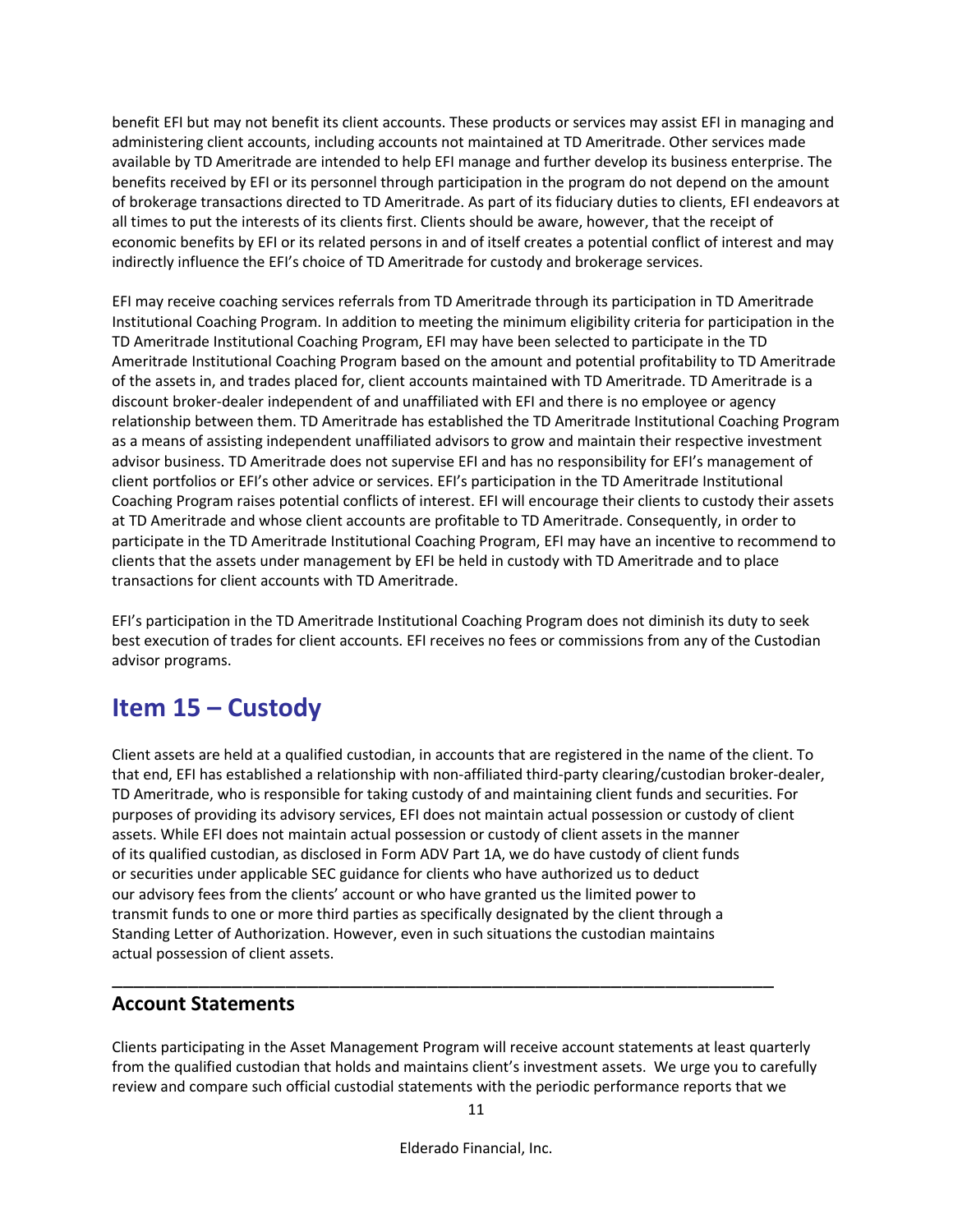provide to you. Our reports are generally sent to clients monthly and may vary from custodial statements based on accounting procedures, reporting dates, or valuation methodologies of certain securities.

## **Item 16 – Investment Discretion**

EFI receives discretionary authority from clients who participate in the Asset Management Program. Discretionary authority will be granted by the signature of client on the Asset Management Program Client Agreement at the beginning of an advisory relationship. This enables EFI to select the identity and select amount of securities to be bought of sold, then proceed in a timely manner with changes to the account(s). The limited power of attorney agreed upon by the client is limited to the purchase and sale of securities, including the trading of options, if applicable, and the authorization for management fees to be paid to EFI from Account.

In all cases, discretion is exercised in a manner consistent with the stated investment objectives, guidelines, or limitations previously provided by the client and agreed to by EFI. It is the client's responsibility to advise EFI of any changes in the client's investment goals. All clients are encouraged to review their objectives and account performance with EFI each year, either in person, phone conference, or by email.

## <span id="page-14-0"></span>**Item 17 – Voting Client Securities**

EFI will accept authority to vote proxies related to securities held by any client in a manner solely in the best interest of the client. If a client elects to receive this complimentary service, the client will be required to sign an authorization form. When voting on proxies, EFI will consider only those factors that relate to the client's investment, including how its vote will economically impact and affect the value of the client's investment. By maintaining this fiduciary practice of always doing what's in the client's best interest, EFI strives to avoid potential conflicts of interest. Proxy votes generally will be cast in favor of proposals that maintain or strengthen the shared interests of shareholders and management, increase shareholder value, maintain or increase shareholder influence over the issuer's board of directors and management, and maintain or increase the rights of shareholders; proxy votes generally will be cast against proposals having the opposite effect. In voting on each and every issue, EFI shall vote in a prudent and diligent fashion and only after a careful evaluation of the issue presented on the ballot. If a client requests to direct EFI's vote on a particular solicitation in a timely manner and before the vote is cast. EFI will vote according to client's wishes.

Clients may obtain information on how EFI voted any proxies on behalf of their account(s) as well as a copy of our proxy voting policies and procedures by request to EFI at any time.

# <span id="page-14-1"></span>**Item 18 – Financial Information**

EFI does not have any adverse financial circumstances that would reasonably impair EFI from meeting contractual commitments to clients. EFI and its advisory persons have not been subject to either bankruptcy or financial compromise.

A balance sheet is not required to be provided because EFI does not operate as a qualified custodian for client funds or securities and EFI does not require any fees to be pre-paid.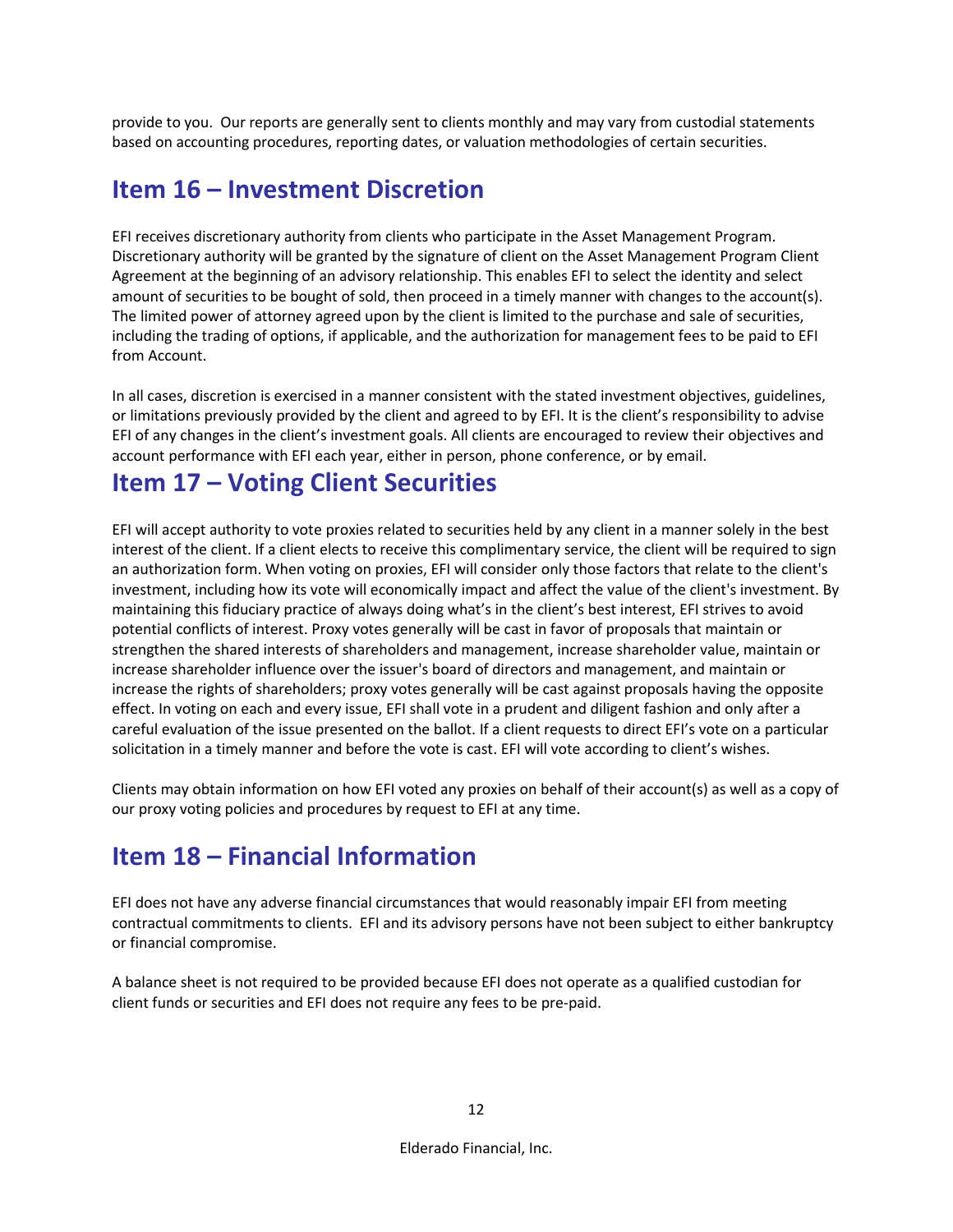

### **JIM ELDER**

**\_\_\_\_\_\_\_\_\_\_\_\_\_\_\_\_\_\_\_\_\_\_**

**CRD#: 2417388**

### **ELDERADO FINANCIAL, INC.**

**\_\_\_\_\_\_\_\_\_\_\_\_\_\_\_\_\_\_\_\_\_\_**

**1100 South Townsend Ave. Montrose, CO 81401**

970-249-9900 (Local) 877-422-4770 (Toll Free)

www.ElderadoFinancial.com www.PrestigeAdvisors.com info@ElderadoFinancial.com

This brochure was last updated January 12, 2022.

This brochure supplement provides information about JIM ELDER that supplements the ElderAdo Financial, Inc. brochure. You should have received a copy of that brochure. Please contact ElderAdo Financial if you did not receive ElderAdo Financials' brochure or if you have any questions about the contents of this supplement. Additional information about Jim Elder is available on the SEC's website at [www.adviserinfo.sec.gov.](http://www.adviserinfo.sec.gov/)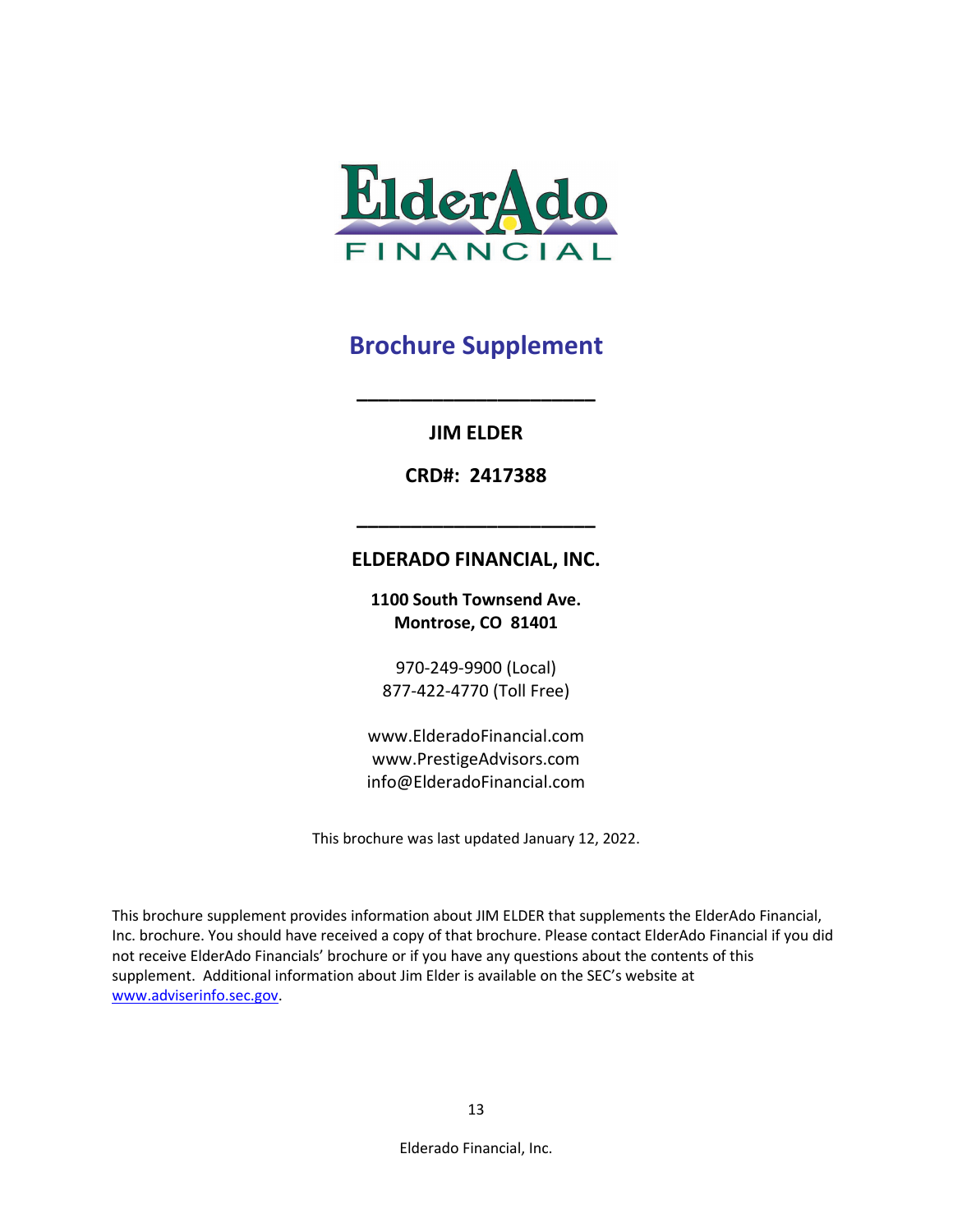## **JIM ELDER - Education and Business Standards**

This brochure supplement provides information about ElderAdo Financial, Inc. (EFI) supervised persons (those who formulate investment advice and have discretionary authority over client assets). All EFI employees will hold to strict moral and ethical standards. EFI employees who provide financial planning services and investment advice will have an understanding of investment and economic conditions and will have proper training to advise in financial investment matters. EFI advisors are required to have relevant financial and investment advisory experience and/or be a Certified Financial Planner*™* professional in good standing with the appropriate board of standards or in the process of achieving the appropriate training.

\_\_\_\_\_\_\_\_\_\_\_\_\_\_\_\_\_\_\_\_\_\_\_\_\_\_\_\_\_\_\_\_\_\_\_\_\_\_\_\_\_\_\_\_\_\_\_\_\_\_\_\_\_\_\_\_\_\_\_\_\_\_\_\_\_\_\_\_\_\_\_\_\_\_\_\_\_\_

#### **Year of Birth:** 1959

#### **Educational Background:**

- **College for Financial Planning, Denver, CO (1994-1996)**
- Colorado State University, Ft. Collins, CO (1978-1981)

#### **Business Experience:**

- ElderAdo Financial, Inc. President (2018 Present)
- ElderAdo Financial, Inc. Vice President (2015 2018)
- ElderAdo Financial, Inc. President (2011 2015)
- ElderAdo Financial, Inc. Chief Financial Officer (1998 2011)
- Excellence in Finances Chief Financial Officer (1993 1998)

#### **Other Business Activities:**

- Member of Rotary International. Time commitment: 1-hour weekly.
- ElderAdo Properties, LLC (Real Estate Property Investment). Time commitment: 5 hours weekly.
- **ElderAdo Acres, LLC (Farm). Time commitment: 20 hours weekly.**
- ElderAdo Vacations, LLC. Time commitment: 5 hours weekly.
- ELCO Enterprises, LLC (Real Estate Property Investment). Time commitment: 1-hour weekly.

**Disciplinary Information:** No disciplinary action has occurred.

**Additional Compensation:** Jim Elder does not receive any economic benefit from third parties for providing advisory services.

**Supervision:** Jim Elder discusses investment decisions with the EFI Investment Committee.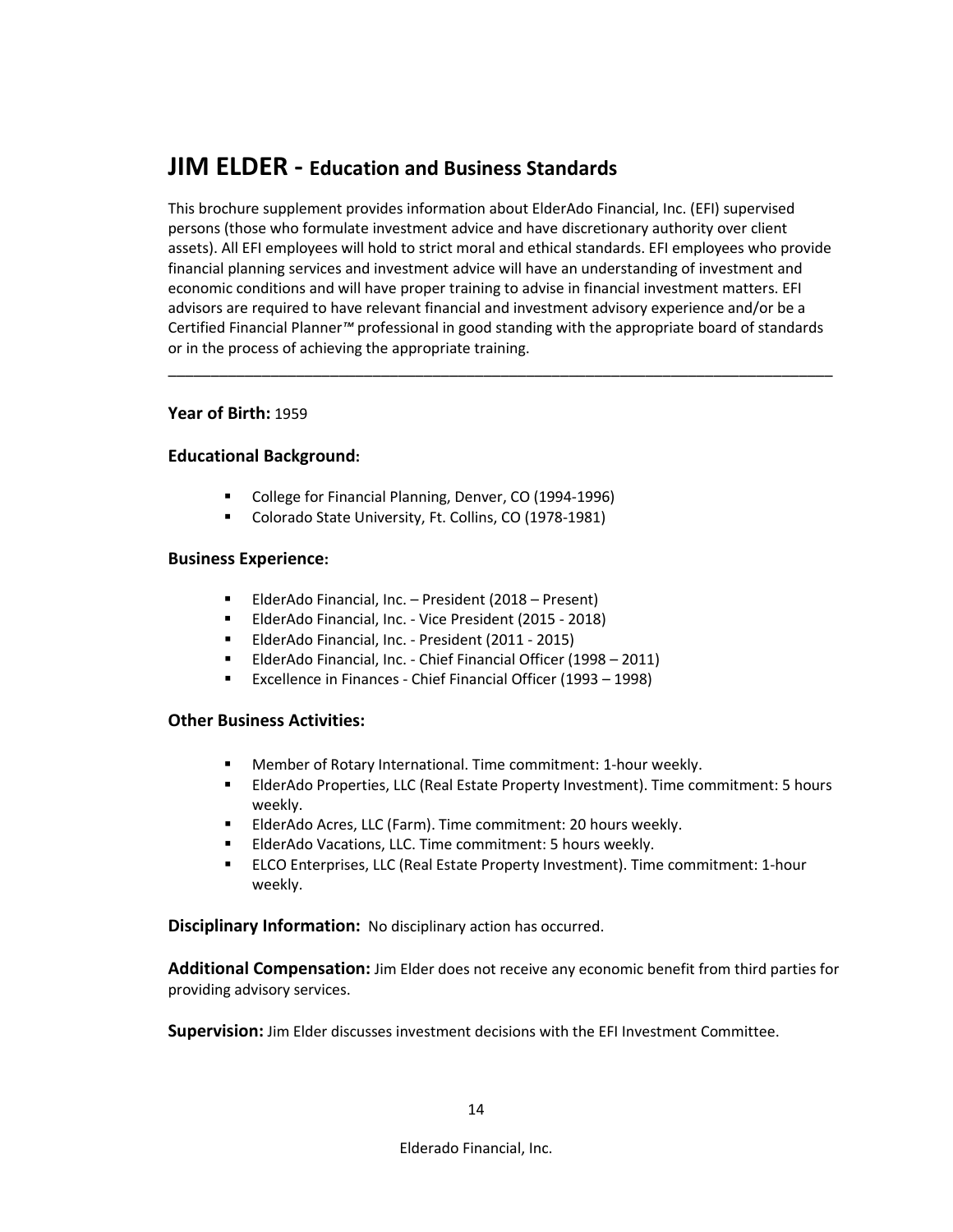

## **JANET ELDER**

**\_\_\_\_\_\_\_\_\_\_\_\_\_\_\_\_\_\_\_\_\_\_**

**CRD#: 4429456**

## **ELDERADO FINANCIAL, INC.**

**\_\_\_\_\_\_\_\_\_\_\_\_\_\_\_\_\_\_\_\_\_\_**

**1100 South Townsend Ave. Montrose, CO 81401**

970-249-9900 (Local) 877-422-4770 (Toll Free)

www.ElderadoFinancial.com www.PrestigeAdvisors.com info@ElderadoFinancial.com

This brochure was last updated January 12, 2022.

This brochure supplement provides information about JANET ELDER that supplements the ElderAdo Financial, Inc. brochure. You should have received a copy of that brochure. Please contact ElderAdo Financial if you did not receive ElderAdo Financials' brochure or if you have any questions about the contents of this supplement. Additional information about Janet Elder is available on the SEC's website at [www.adviserinfo.sec.gov.](http://www.adviserinfo.sec.gov/)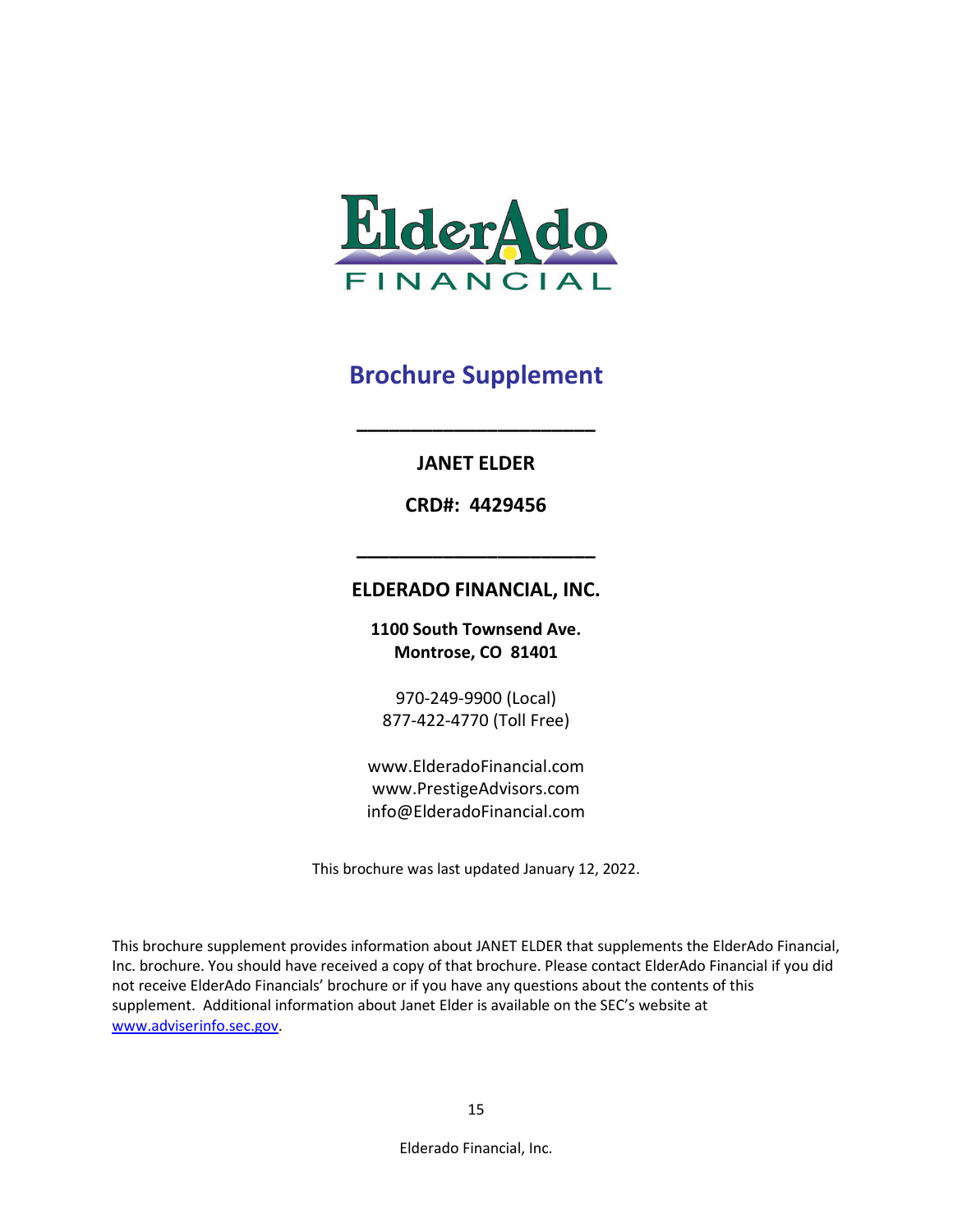## **JANET ELDER - Education and Business Standards**

This brochure supplement provides information about ElderAdo Financial, Inc. (EFI) supervised persons (those who formulate investment advice and have discretionary authority over client assets). All EFI employees will hold to strict moral and ethical standards. EFI employees who provide financial planning services and investment advice will have an understanding of investment and economic conditions and will have proper training to advise in financial investment matters. EFI advisors are required to have relevant financial and investment advisory experience and/or be a Certified Financial Planner*™* professional in good standing with the appropriate board of standards or in the process of achieving the appropriate training.

\_\_\_\_\_\_\_\_\_\_\_\_\_\_\_\_\_\_\_\_\_\_\_\_\_\_\_\_\_\_\_\_\_\_\_\_\_\_\_\_\_\_\_\_\_\_\_\_\_\_\_\_\_\_\_\_\_\_\_\_\_\_\_\_\_\_\_\_\_\_\_\_\_\_\_\_\_

#### **Year of Birth**: 1963

#### **Educational Background**:

- **Phillips University, Enid, OK (1985)**
- Arapahoe Community College, Littleton, CO (1988)

#### **Business Experience:**

- ElderAdo Financial, Inc. Chief Investment Officer (2019 Present)
- ElderAdo Financial, Inc. Chief Investment Officer (1998 2017)
- **Excellence in Finances Chief Investment Officer (1997-1998)**

**Other Business Activities**: Janet Elder was a member of Altrusa International

**Disciplinary Information**: No disciplinary action

**Additional Compensation**: Janet Elder does not receive any economic benefit from third parties for providing advisory services.

**Supervision:** Janet Elder discusses investment decisions with the EFI Investment Committee.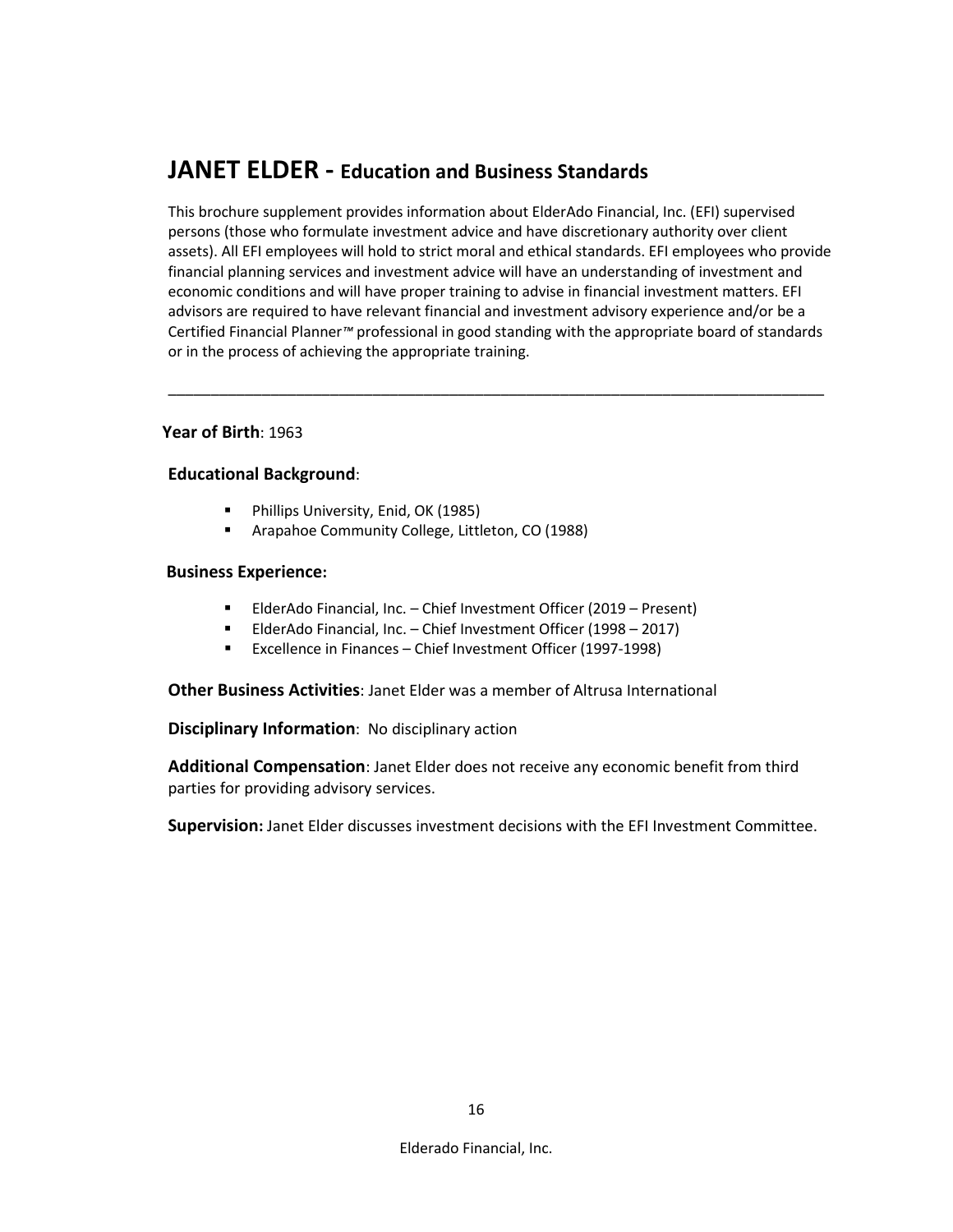

## **ADAM MILLER**

**\_\_\_\_\_\_\_\_\_\_\_\_\_\_\_\_\_\_\_\_\_\_**

**CRD#: 5317765**

## **ELDERADO FINANCIAL, INC.**

**\_\_\_\_\_\_\_\_\_\_\_\_\_\_\_\_\_\_\_\_\_\_**

**1100 South Townsend Ave. Montrose, CO 81401**

970-249-9900 (Local) 877-422-4770 (Toll Free)

www.ElderadoFinancial.com www.PrestigeAdvisors.com info@ElderadoFinancial.com

This brochure was last updated January 12, 2022.

This brochure supplement provides information about ADAM MILLER that supplements the ElderAdo Financial, Inc. brochure. You should have received a copy of that brochure. Please contact ElderAdo Financial if you did not receive ElderAdo Financials' brochure or if you have any questions about the contents of this supplement. Additional information about Adam Miller is available on the SEC's website at [www.adviserinfo.sec.gov.](http://www.adviserinfo.sec.gov/)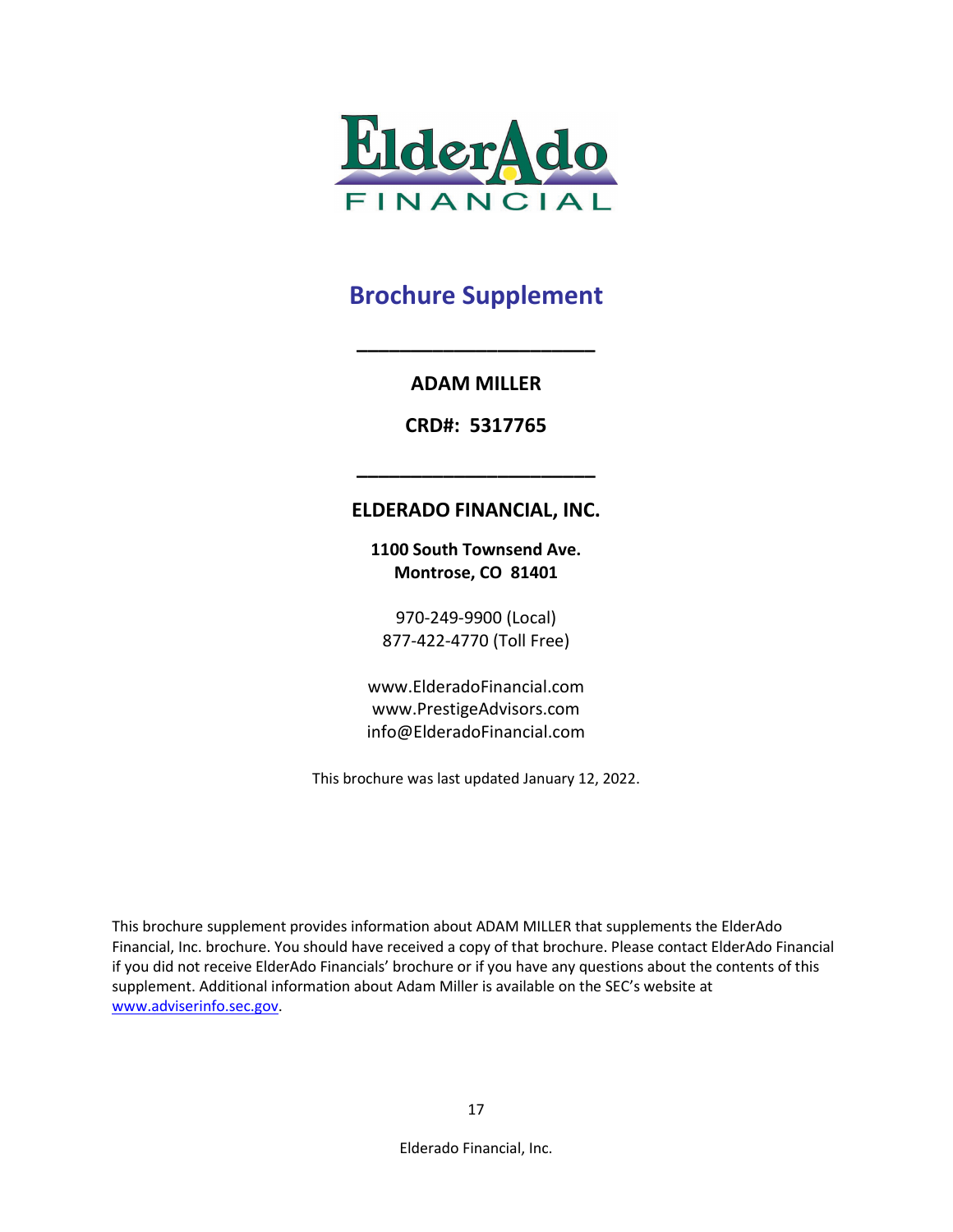## **ADAM MILLER - Education and Business Standards**

This brochure supplement provides information about ElderAdo Financial, Inc. (EFI) supervised persons (those who formulate investment advice and have discretionary authority over client assets). All EFI employees will hold to strict moral and ethical standards. EFI employees who provide financial planning services and investment advice will have an understanding of investment and economic conditions and will have proper training to advise in financial investment matters. EFI advisors are required to have relevant financial and investment advisory experience and/or be a Certified Financial Planner*™* professional in good standing with the appropriate board of standards or in the process of achieving the appropriate training.

\_\_\_\_\_\_\_\_\_\_\_\_\_\_\_\_\_\_\_\_\_\_\_\_\_\_\_\_\_\_\_\_\_\_\_\_\_\_\_\_\_\_\_\_\_\_\_\_\_\_\_\_\_\_\_\_\_\_\_\_\_\_\_\_\_\_\_\_\_\_\_\_\_\_\_\_\_\_

#### **Year of Birth:** 1983

#### **Educational Background:**

- College for Financial Planning, Greenwood Village, CO, Certified Financial Planner*®* (2010 Present)
- **Indiana Wesleyan University, Marion, IN, MBA/Personal Financial Planning (2016)**
- The American College, Bryn Mawr, PA, Chartered Advisor in Philanthropy<sup>®</sup> (2010)
- Colorado Mesa University, Grand Junction, CO, BBA (2005)

#### **Business Experience:**

- ElderAdo Financial, Inc. Financial Planner/Investment Advisor (2007-Present)
- **ElderAdo Financial, Inc. President (2015-2018)**
- ElderAdo Financial, Inc. Vice President (2011-2015)

#### **Other Business Activities:**

- National Christian Foundation, Colorado Advisory Board. Time commitment: 1-hour weekly.
- Advisors in Philanthropy Board of Directors. Time commitment: 1-hour weekly.
- Generous Giving Volunteer Facilitator. Time commitment: 8 hrs a quarter.
- Young Life Global Generosity Coordinator 20 hours weekly

#### **Disciplinary Information:** No disciplinary action has occurred.

**Additional Compensation:** Adam Miller does not receive any economic benefit from third parties for providing advisory services.

**Supervision:** Adam Miller discusses investment decisions with the EFI Investment Committee.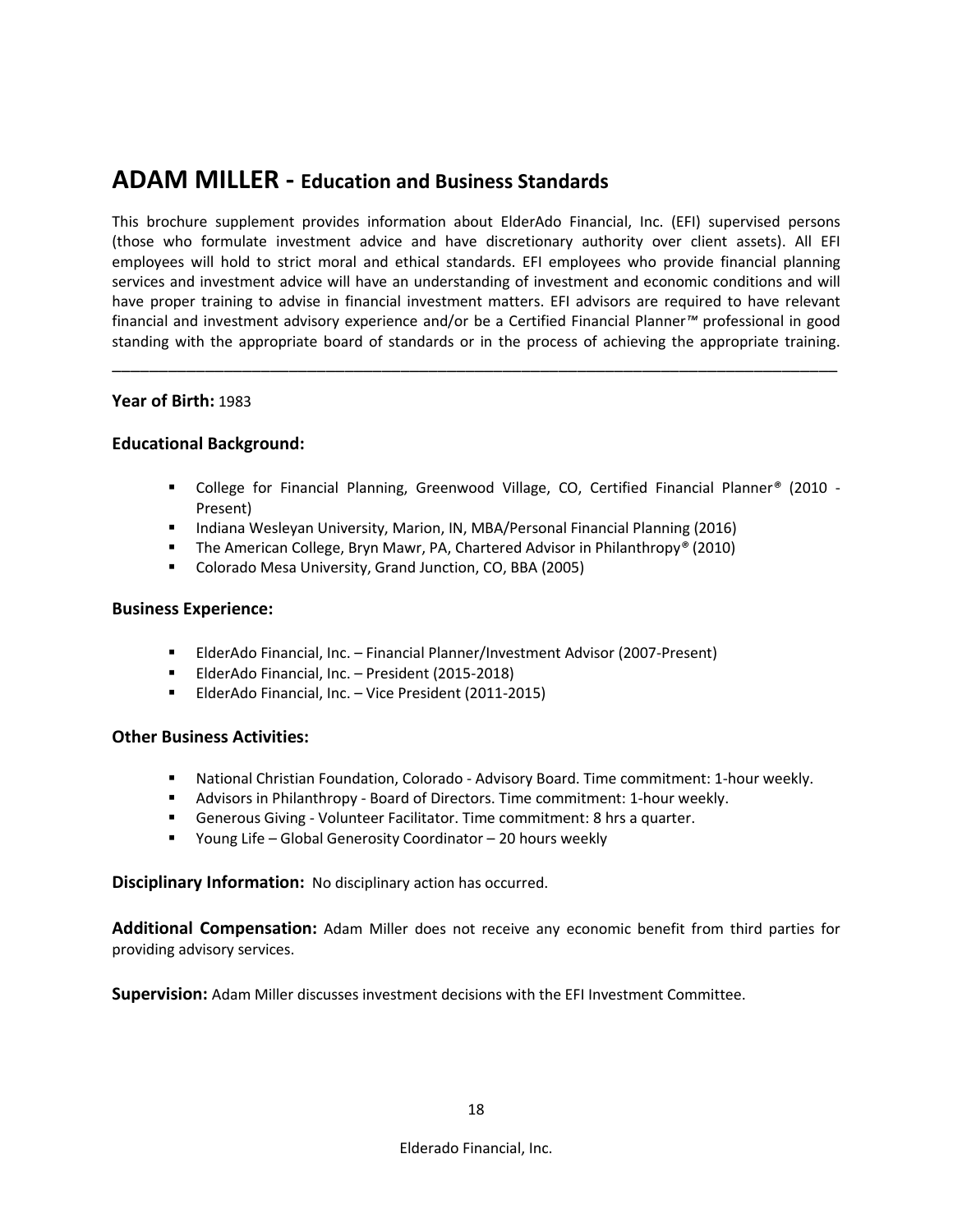

**\_\_\_\_\_\_\_\_\_\_\_\_\_\_\_\_\_\_\_\_\_\_**

**DANIEL CARNES**

**CRD#: 6921500**

### **ELDERADO FINANCIAL, INC.**

**\_\_\_\_\_\_\_\_\_\_\_\_\_\_\_\_\_\_\_\_\_\_**

**1100 South Townsend Ave. Montrose, CO 81401**

970-249-9900 (Local) 877-422-4770 (Toll Free)

www.ElderadoFinancial.com www.PrestigeAdvisors.com info@ElderadoFinancial.com

This brochure was last updated January 12, 2022.

This brochure supplement provides information about DANIEL CARNES that supplements the ElderAdo Financial, Inc. brochure. You should have received a copy of that brochure. Please contact ElderAdo Financial if you did not receive ElderAdo Financials' brochure or if you have any questions about the contents of this supplement. Additional information about Daniel Carnes is available on the SEC's website at [www.adviserinfo.sec.gov.](http://www.adviserinfo.sec.gov/)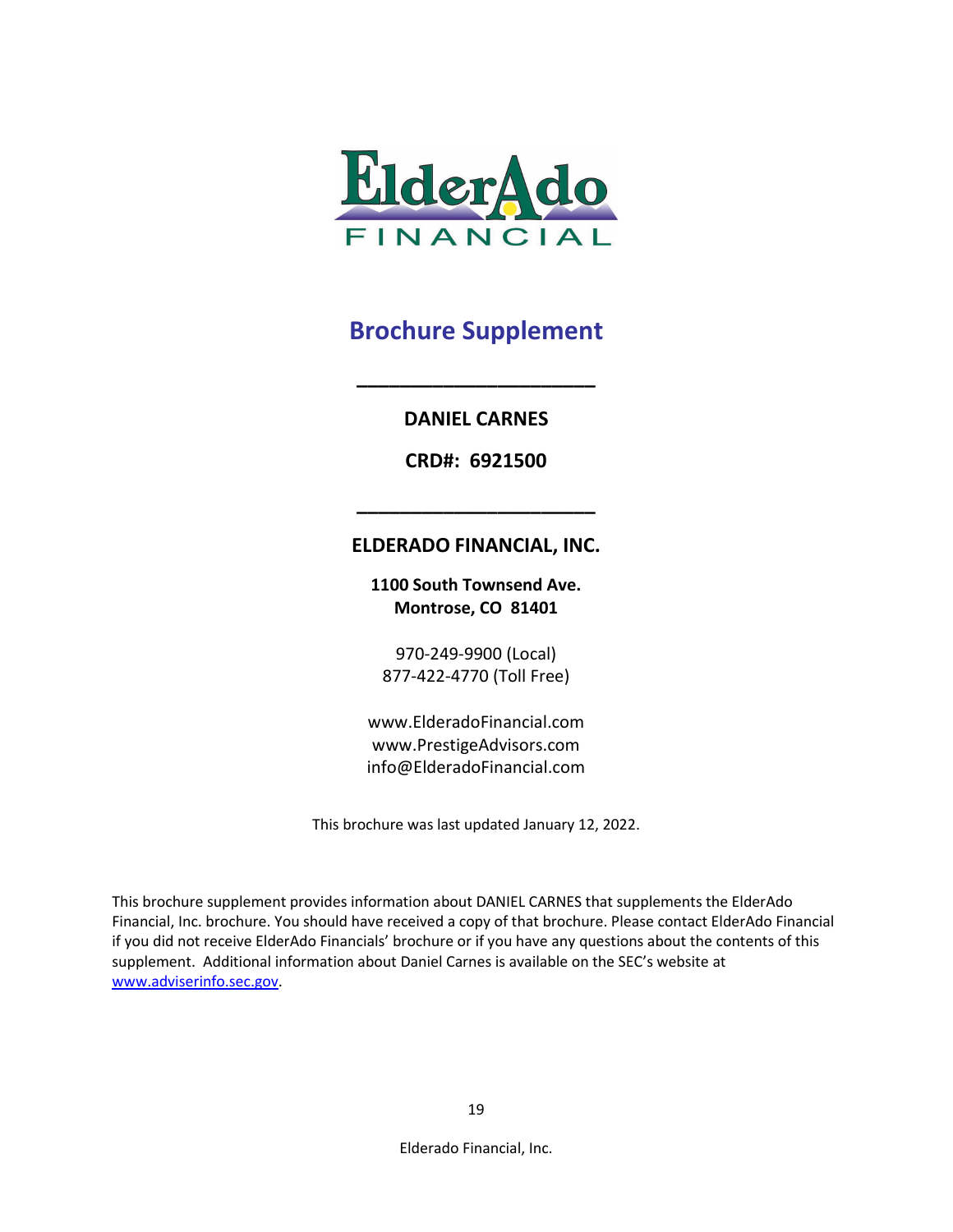## **DANIEL CARNES - Education and Business Standards**

This brochure supplement provides information about ElderAdo Financial, Inc. (EFI) supervised persons (those who formulate investment advice and have discretionary authority over client assets). All EFI employees will hold to strict moral and ethical standards. EFI employees who provide financial planning services and investment advice will have an understanding of investment and economic conditions and will have proper training to advise in financial investment matters. EFI advisors are required to have relevant financial and investment advisory experience and/or be a Certified Financial Planner*™* professional in good standing with the appropriate board of standards or in the process of achieving the appropriate training.

\_\_\_\_\_\_\_\_\_\_\_\_\_\_\_\_\_\_\_\_\_\_\_\_\_\_\_\_\_\_\_\_\_\_\_\_\_\_\_\_\_\_\_\_\_\_\_\_\_\_\_\_\_\_\_\_\_\_\_\_\_\_\_\_\_\_\_\_\_\_\_\_\_\_\_\_\_\_

#### **Year of Birth:** 1992

#### **Educational Background:**

- Digital Assets Council of Financial Professionals Certificate in Blockchain and Digital Assets (2021)
- Southern New Hampshire University, Manchester, NH, BS-Computer Information Technology (2019)
- Glendale Community College, Glendale, AZ, Associate's in Business (2014)
- Conservatory of Recording Arts & Sciences, Tempe, AZ, Audio Engineering Certificate (2011)

#### **Business Experience:**

- ElderAdo Financial, Inc. Financial Planner/Investment Advisor/Treasurer (2019-Present)
- Charles Schwab Inc. Advanced Brokerage Professional (2018-2019)
- U-HAUL International IT Corporate Help Desk (2016-2018)

#### **Other Business Activities:**

**Financial Peace University Facilitator: 1 hour weekly** 

**Disciplinary Information:** No disciplinary action has occurred.

**Additional Compensation:** Daniel Carnes does not receive any economic benefit from third parties for providing advisory services.

**Supervision:** Daniel Carnes discusses investment decisions with the EFI Investment Committee.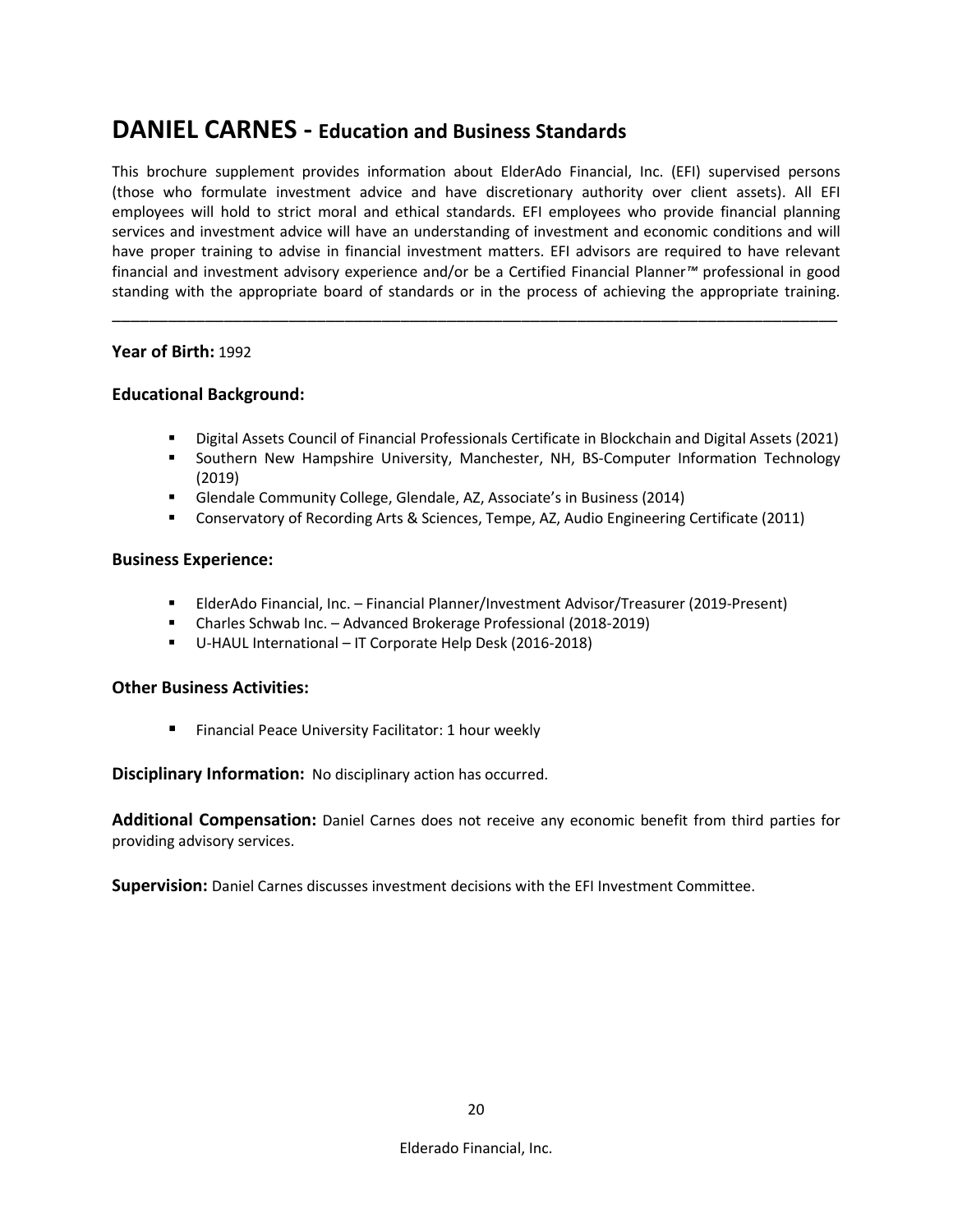

## **JAIMEE CARNES**

**\_\_\_\_\_\_\_\_\_\_\_\_\_\_\_\_\_\_\_\_\_\_**

**CRD#: 6205351**

## **ELDERADO FINANCIAL, INC.**

**\_\_\_\_\_\_\_\_\_\_\_\_\_\_\_\_\_\_\_\_\_\_**

**1100 South Townsend Ave. Montrose, CO 81401**

970-249-9900 (Local) 877-422-4770 (Toll Free)

www.ElderadoFinancial.com www.PrestigeAdvisors.com info@ElderadoFinancial.com

This brochure was last updated January 12, 2022.

This brochure supplement provides information about JAIMEE CARNES that supplements the ElderAdo Financial, Inc. brochure. You should have received a copy of that brochure. Please contact ElderAdo Financial if you did not receive ElderAdo Financials' brochure or if you have any questions about the contents of this supplement. Additional information about Jaimee Carnes is available on the SEC's website at [www.adviserinfo.sec.gov.](http://www.adviserinfo.sec.gov/)